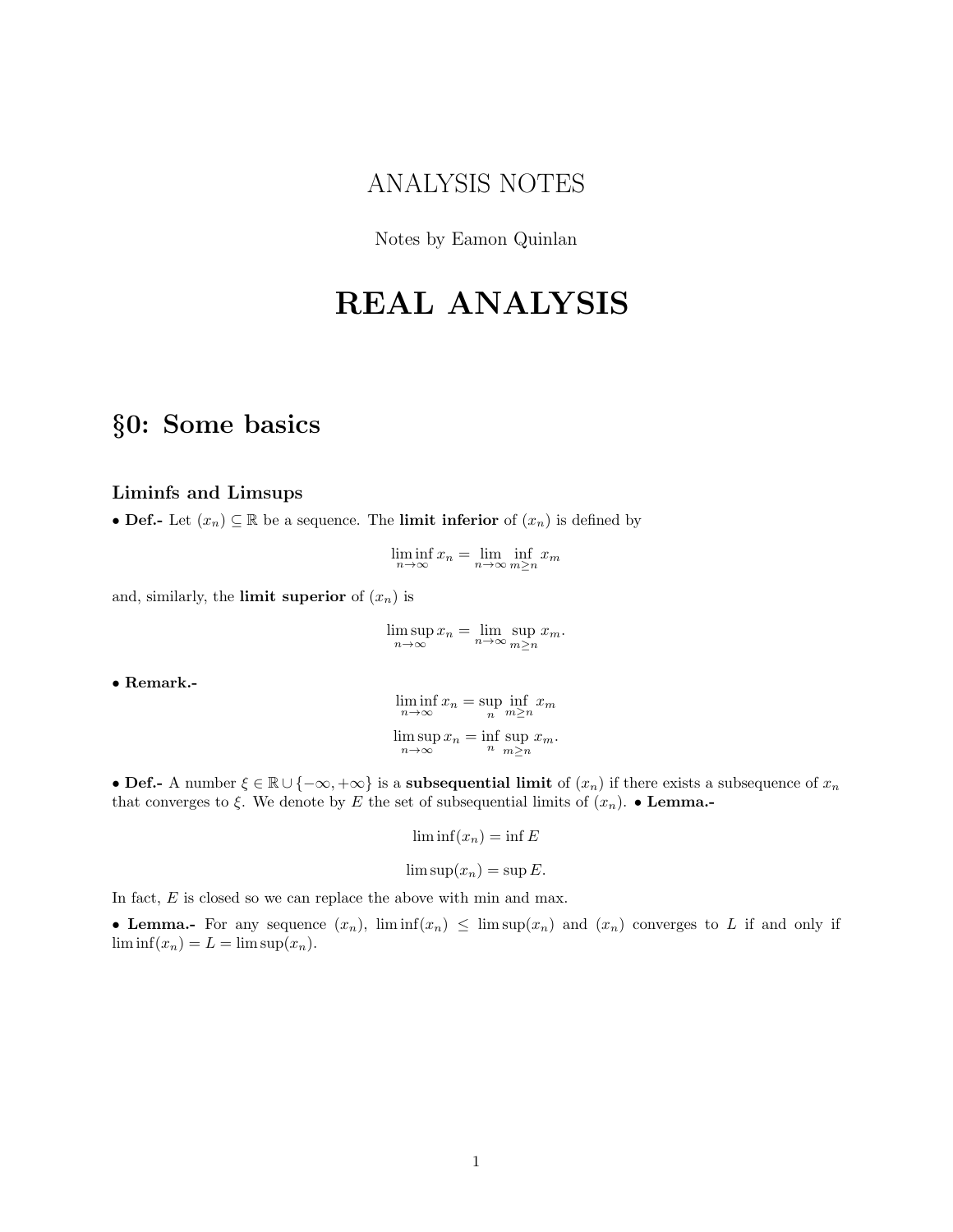## §1: Measure Theory [SS]

#### Preliminaries

• Thm.- Every open subset  $\mathcal O$  of  $\mathbb R$  can be written uniquely as a disjoint union of countably many open intervals.

• Thm.- Every open subset  $\mathcal O$  of  $\mathbb R^d$  can be written as a countable union of almost disjoint closed cubes.

#### The exterior measure

• Def.- If  $E \subseteq \mathbb{R}^d$  is any subset, the exterior measure of E is

$$
m_*(E) := \inf \left\{ \sum_{j=1}^{\infty} |Q_j| : \bigcup_{n=1}^{\infty} Q_j \supseteq E, Q_j \text{ cubes} \right\}.
$$

- Prop.- (Properties of the exterior measure)
- (i) If  $E_1 \subseteq E_2$  then  $m_*(E_1) \leq m_*(E_2)$ . (ii) If  $E = \bigcup_{j=1}^{\infty} E_j$  then  $m_*(E) \leq \sum_j m_*(E_j)$ . (iii) If  $E \subseteq \mathbb{R}^d$  then  $m_*(E) = \inf m_*(\mathcal{O})$  where the infimum is taken over all open  $\mathcal O$  that contain E. (iv) If  $E = E_1 \cup E_2$  and  $d(E_1, E_2) > 0$  then  $m_*(E) = m_*(E_1) + m_*(E_2)$ . (v) If E is an almost disjoint union of countably many cubes  $Q_j$  then  $m_*(E) = \sum_j m_*(Q_j)$ .

#### Measurable sets and Lebesgue measure

• Def.- A subset E of  $\mathbb{R}^d$  is **measurable** if for all  $\epsilon > 0$  there exists an open  $\mathcal{O} \subseteq \mathbb{R}^d$  with  $E \subseteq \mathcal{O}$  and  $m_*(\mathcal{O}\setminus E)\leq \epsilon.$ 

- **Prop.** (Properties of measurable sets)
- (i) Every open set of  $\mathbb{R}^d$  is measurable.
- (ii) If  $m_*(E) = 0$  then E is measurable thus if  $F \subseteq E$  and  $m(E) = 0$  then F is measurable.
- (iii) A countable union of measurable sets is measurable.
- (iv) Closed sets are measurable.
- (v) The complement of a measurable set is measurable.
- (vi) A countable intersection of measurable sets is measurable.

• Thm.- If  $E = \bigcup_{j=1}^{\infty} E_j$  is a countable union of disjoint measurable sets then  $m(E) = \sum_j m(E_j)$ . Cor.-Suppose  $E_1, E_2, \ldots$  are measurable. If  $E_j \nearrow E$  then  $\lim_{j\to\infty} m(E_j) = m(E)$ . If  $E_j \searrow E$  and  $m(E_j) < \infty$ for some j then  $\lim_{j\to\infty} m(E_j) = m(E)$ .

• Thm.- Suppose  $E \subseteq \mathbb{R}^d$  is measurable. Then for every  $\epsilon > 0$ :

- (i) There exists an open  $\mathcal O$  with  $E \subseteq \mathcal O$  and  $m(\mathcal O E) \leq \epsilon$ .
- (ii) There exists a closed F with  $F \subseteq E$  and  $m(E F) \leq \epsilon$ .
- (iii) Furthermore, if  $m(E) < \infty$  then the F in (ii) can be taken to be compact.

(iv) If  $m(E) < \infty$  then there exists a finite union  $F = \bigcup_{j=1}^{N} Q_j$  of closed cubes with  $m(E \triangle F) \leq \epsilon$ .

#### Borel subsets

• Def.- The Borel  $\sigma$ -algebra of  $\mathbb{R}^d$ , denoted  $\mathcal{B}(\mathbb{R}^d)$ , is the  $\sigma$ -algebra generated by the open subsets of  $\mathbb{R}^d$ . A G-delta (or  $G_{\delta}$ ) set is a countable intersection of open sets. An F-sigma (or  $F_{\sigma}$ ) set is a countable union of closed sets.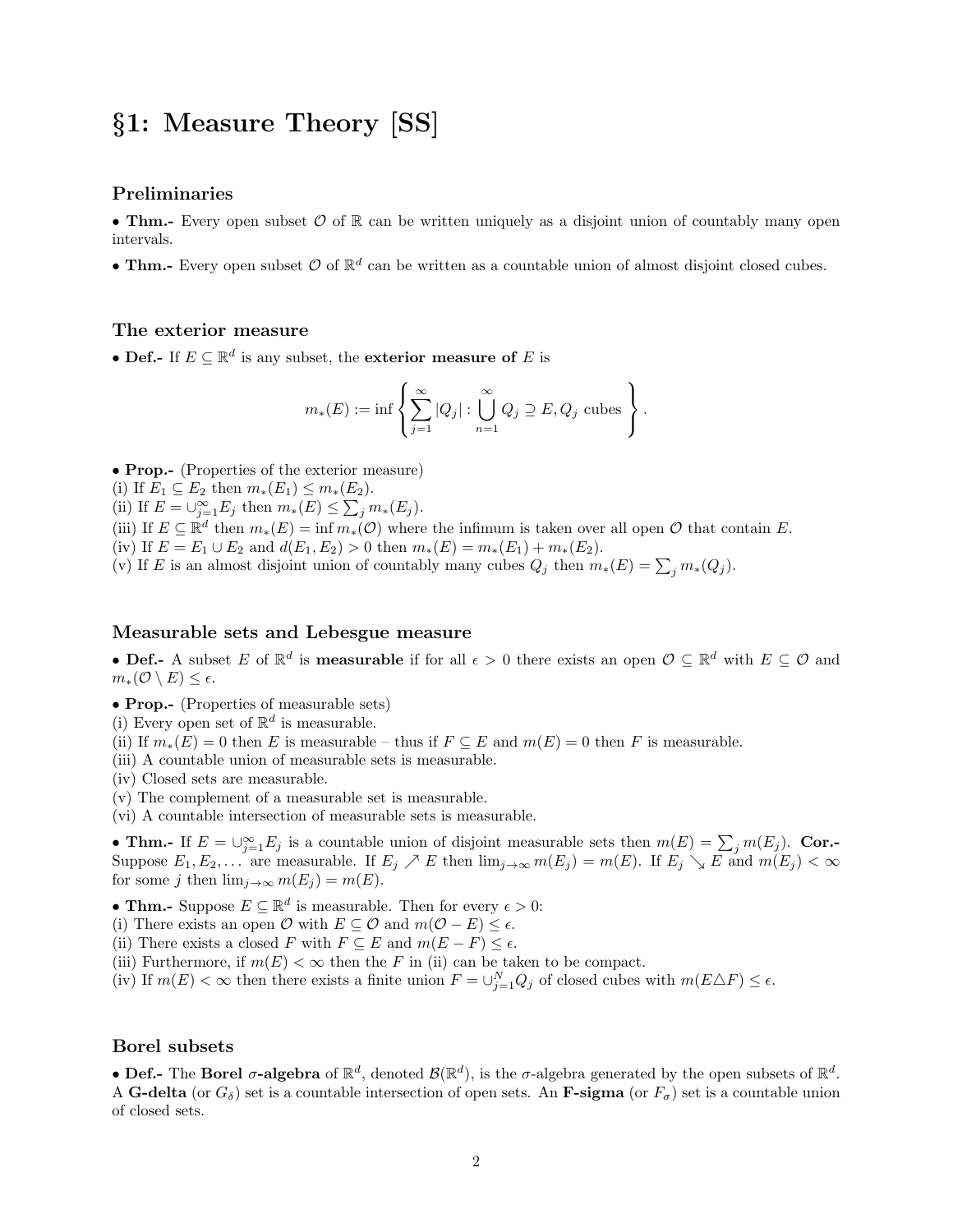- Thm.- Let  $E \subseteq \mathbb{R}^d$  be any subset. The following are equivalent.
- (i) E is Lebesgue measurable.
- (ii) E differs from a  $G_{\delta}$  by a set of measure 0.
- (iii) E differs from an  $F_{\sigma}$  by a set of measure 0.
- Cor.- The Lebesgue  $\sigma$ -algebra is the completion of the Borel  $\sigma$ -algebra.

#### Measurable functions

- Remark.- We allow functions to take the values  $-\infty$  and  $\infty$ .
- Def.- A function f on  $\mathbb{R}^d$  is **measurable** if, for all  $a \in \mathbb{R}$ ,  $f^{-1}([-\infty, a))$  is measurable.

• Lemma.- The following are equivalent for a function  $f$ . (i) f is measurable. (ii)  $f^{-1}(\mathcal{O})$  is measurable for every open  $\mathcal{O} \subseteq \mathbb{R}$ . (iii)  $f^{-1}(F)$  is measurable for every closed  $F \subseteq \mathbb{R}$ .

• Prop.- (Properties of measurable functions)

(i) If f is measurable on  $\mathbb{R}^d$  and finite-valued and  $\Phi : \mathbb{R} \to \mathbb{R}$  is continuous then  $\Phi \circ f$  is measurable.

(ii) If  ${f_k}$  is a sequence of measurable functions then the pointwise sup, inf, limsup, and liminf are all measurable. Then pointwise limit, when it exists – at least a.e. – is also measurable.

(iii) If f is measurable then  $f^k$   $(k \geq 1)$  is also measurable.

(iv) If f and g are measurable and finite-valued then  $f + g$  and fg are also measurable. (iv) If f is measurable and  $f(x) = g(x)$  for a.e. x then g is measurable.

#### Approximations by simple functions

• Thm.- If f is a non-negative measurable function then there exists an increasing sequence of non-negative simple functions  $\{\phi_n\}$  that converges pointwise to f.

• Thm.- If f is any measurable function then there exists a sequence of simple functions  $\{\phi_k\}_{k=1}^{\infty}$  with  $|\phi_k(x)| \leq |\phi_{k+1}(x)|$  that converges pointwise to f.

• Thm.- If f is any measurable function then there exists a sequence of step functions (simple functions made with rectangles only) that converges pointwise to  $f$  almost everywhere.

#### Littlewood's three principles

• Remark.- Littlewood's three principles are:

(i) Every set is nearly a finite union of intervals. (c.f. some theorem from before)

(ii) Every function is nearly continuous. (c.f. Lusin's theorem)

(iii) Every convergent sequence is nearly uniformly convergent. (c.f. Egorov's theorem)

**Thm.-** (Egorov) Let  $\{f_k\}$  be a sequence of measurable functions supported on E where  $m(E) < \infty$  such that  $f_k(x) \to f(x)$  for a.e. x. Then for every  $\epsilon > 0$  there exists a closed subset  $A_{\epsilon} \subseteq E$  with  $m(E - A_{\epsilon}) \leq \epsilon$ such that  $f_k \to f$  uniformly on  $A_{\epsilon}$ . **Example.** The convergence of  $f_n(x) = x^n$  on [0, 1].

**Thm.**- (Lusin) Suppose f is a measurable, *finite-valued* function on E where E is of finite measure. Then for every  $\epsilon > 0$  there exists a *closed*  $F_{\epsilon} \subseteq E$  with  $m(E - F_{\epsilon}) \leq \epsilon$  wuch that  $f|_{F_{\epsilon}}$  is continuous. **Remark.**-This is different than saying f is continuous on  $F_{\epsilon}$ , e.g.  $\chi_{\mathbb{Q}}$  on [0, 1].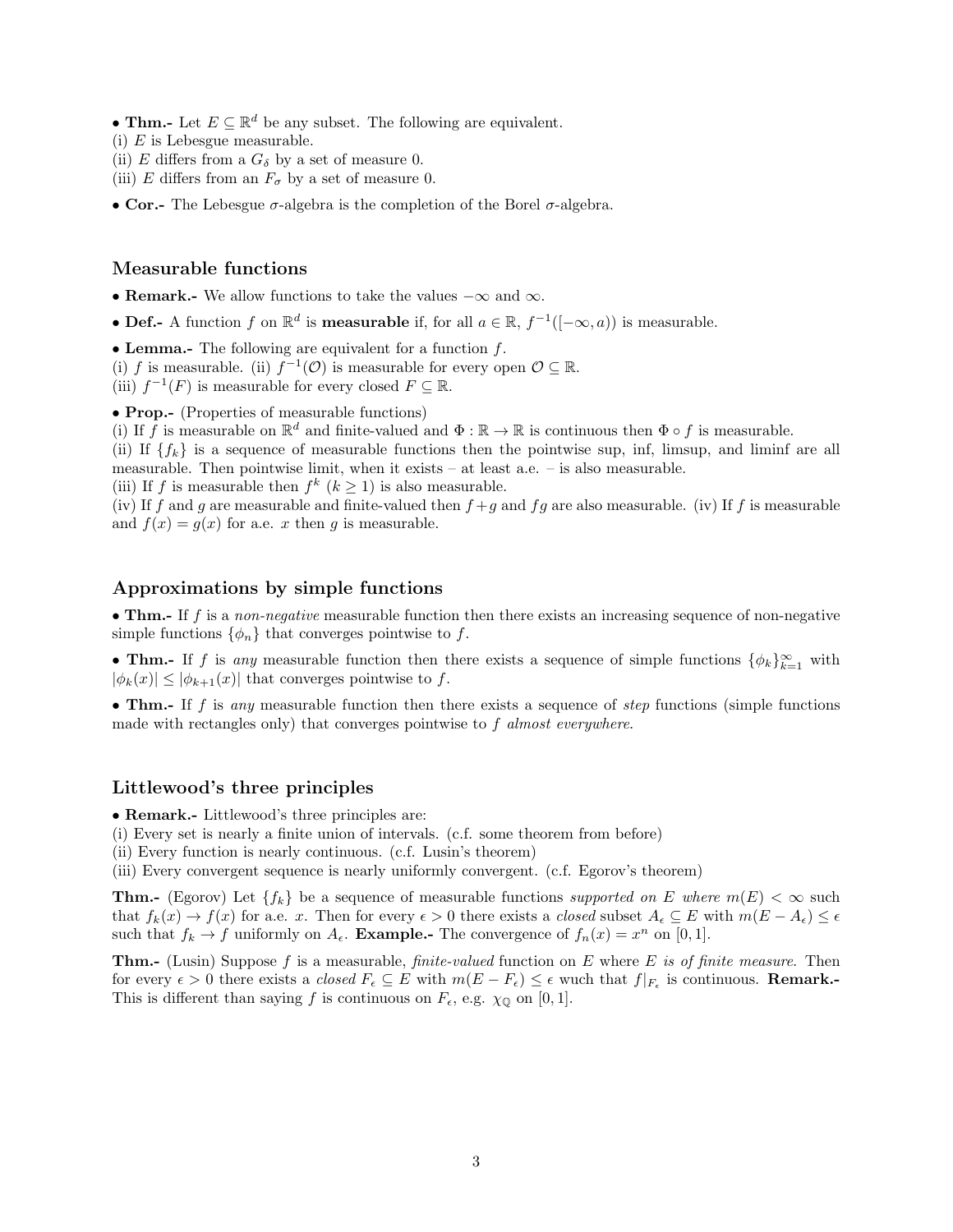## §2: Integration Theory [SS]

#### The Lebesgue Integral

• Def.- Given a simple function  $\phi = \sum_{k} c_k \chi_{E_k}$  we define its **integral** to be

$$
\int \phi := \sum_k c_k m(E_k).
$$

Fact.- This is independent of the representation.

• Def.- Now given a function f that is (i) bounded and (ii) supported on a set  $E$  of finite measure, and given a sequence  $\{\phi_n\}$  of simple functions (i) bounded (uniformly) by some M (ii) supported on the set E with (iii)  $\phi_n(x) \to f(x)$  for a.e. x then we define the **Lebesgue integral** of f by

$$
\int f := \lim_{n \to \infty} \int \phi_n.
$$

**Fact.**- The limit always exists, and it does not depend on the sequence  $\phi_n$ . If f is measurable then such a sequence always exists.

• Def.- If f is a (i) measurable, (ii) non-negative (but we allow infinite values) then its Lebesgue integral is given by

$$
\int f:=\sup_g \int g
$$

where the sup is taken over all measurable bounded q that are supported on a set of finite measure. We say such a function is Lebesgue integrable if the integral is finite.

• Def.- Now given a measurable function f such that (i)  $|f|$  is integrable then we define its Lebesgue integral by

$$
\int f := \int f_+ - \int f_-.
$$

• **Fact.**- All the definitions above agree.

• Prop.- The Lebesgue and Riemann integrals agree for Riemann-integrable functions defined on closed intervals.

• Prop.- The integral of Lebesgue integrable functions is linear, additive, monotonic and satisfies the triangle inequality.

• Prop.- Suppose f is integrable on  $\mathbb{R}^d$ . Then for every  $\epsilon > 0$ 

(i) There exists a ball  $B \subseteq \mathbb{R}^d$  such that  $\int_{B^c} |f| < \epsilon$ .

(ii) There exists a  $\delta > 0$  such that  $\int_E |f| < \epsilon$  whenever  $m(E) < \delta$ .

• Lemma.- (Fatou) Suppose  ${f_n}$  is a sequence of non-negative measurable functions. If  $\lim_{n\to\infty} f_n(x)$  $f(x)$  for a.e. x then

$$
\int f \le \liminf_{n \to \infty} \int f_n.
$$

• Cor.- Suppose f is a non-negative measurable function and  $\{f_n\}$  is a sequence of non-negative measurable functions with  $f_n(x) \leq f(x)$  and  $f_n(x) \to f(x)$  for a.e. x. Then

$$
\lim_{n \to \infty} \int f_n = \int f.
$$

• Cor.- (Monotone Convergence Theorem) Suppose  $\{f_n\}$  is a sequence of non-negative measurable function with  $f_n \nearrow f$ . Then

$$
\lim_{n \to \infty} \int f_n = \int f.
$$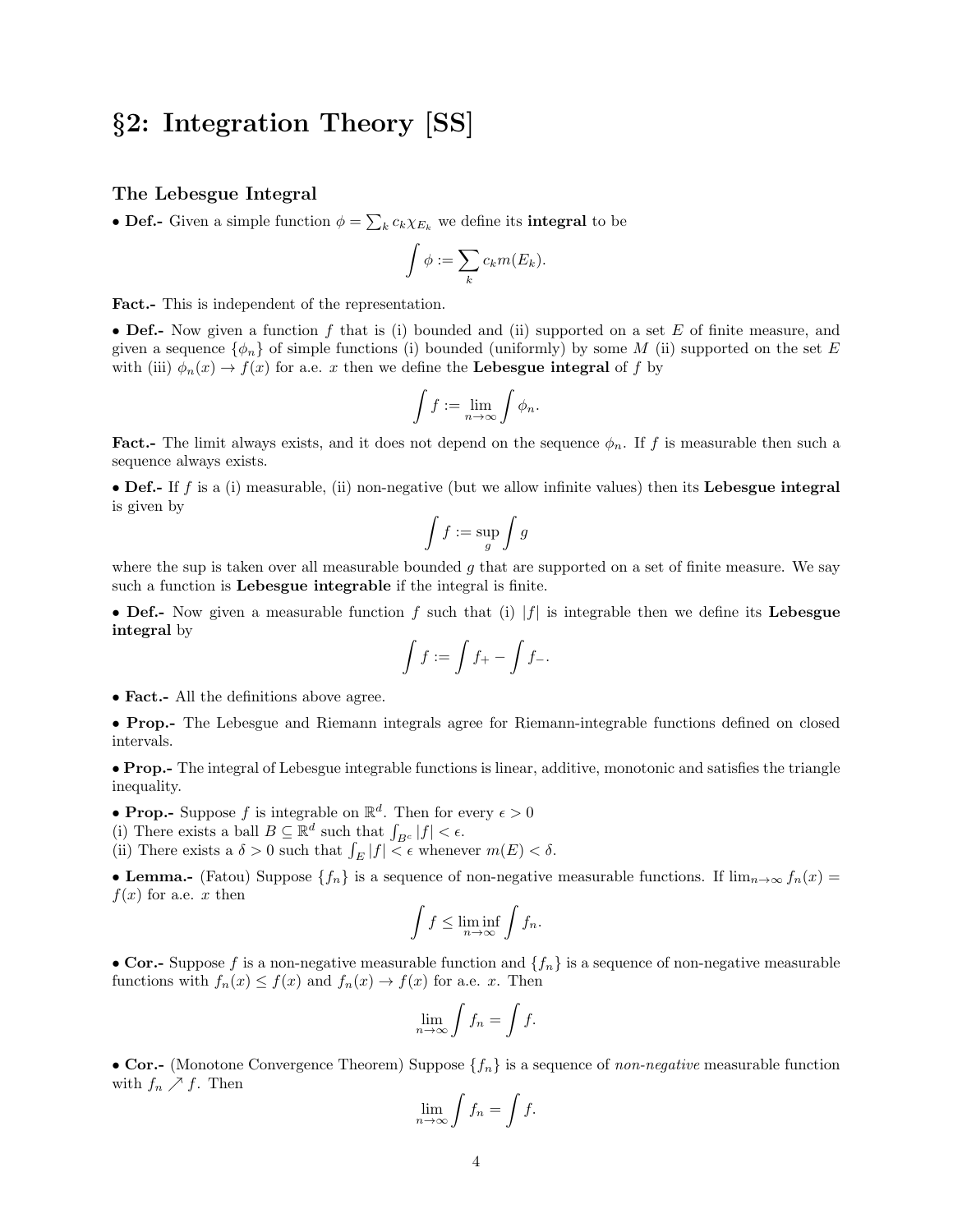• Thm.- (Dominated Convergence Theorem) Suppose  $\{f_n\}$  is a sequence of measurable functions such that  $f_n(x) \to f(x)$  a.e. x. If  $|f_n(x)| \leq g(x)$ , where  $g(x)$  is integrable then

$$
\int |f_n - f| \to 0 \quad \text{as } n \to \infty,
$$

and thus

$$
\int f_n \to \int f \quad \text{as } n \to \infty.
$$

• Counterexample.- Consider the function  $f_n(x) = 1/n$ . Then  $f_n \to f$  where  $f = 0$ . This provides a counterexample for Dominated Convergence when the  $f_n$  are not dominated by an  $L^1$  function, and also a counterexample to monotone convergence when  $f_n \searrow f$  – and thus  $-f_n \nearrow -f$ , i.e. negative functions.

• Prop.- (Tchebyshev's inequality) Let f be *integrable*. Then for all  $\alpha > 0$ 

$$
m(\lbrace x : |f(x)| > \alpha \rbrace) \le \frac{\Vert f \Vert_1}{\alpha}.
$$

### The space  $L^1$

• Def.- The space  $L^1 = L^1(\mathbb{R}^d)$  is the space of equivalence classes of Lebesgue integrable functions, where we regard two functions as equivalent if the are equal almost everywhere. **Remark.**- The integral is still defined as an operator in  $L^1$  and  $||f|| = \int |f|$  defines a norm on  $L^1$ , and thus  $d(f,g) = \int |f-g|$  defines a metric on  $L^1$ .

• Thm.- (Riesz-Fischer) The vector space  $L^1$  is complete in its metric. Moreover, any Cauchy sequence  ${f_n}$  in  $L^1$  has a subsequence that converges pointwise almost-everywhere.

• Thm.- The following families are dense in  $L^1$ .

(i) Simple functions.

(ii) Step functions (characteristic functions of finite union of rectangles).

(iii) Continuous functions with compact support.

• Thm.- Let  $f(x)$  be integrable,  $h \in \mathbb{R}$ ,  $\delta \in \mathbb{R}_{>0}$ . Then  $f(x-h)$ ,  $f(\delta x)$ ,  $f(-x)$  are integrable and (i)  $\int f(x-h) = \int f(x)$ . (ii)  $\int f(\delta x) = \delta^d \int f(x)$ . (iii)  $\int f(-x) = \int f(x)$ .

#### Fubini's Theorem

• Def.- For this section we set  $\mathbb{R}^d = \mathbb{R}^{d_1} \times \mathbb{R}^{d_2}$ , and thus a point on  $\mathbb{R}^d$  takes the form  $(x, y)$  where  $x \in \mathbb{R}^{d_1}$ ,  $y \in R^{d_2}$ . If  $f(x, y)$  is a function on  $\mathbb{R}^d$  we define the **slice**  $f^y(x) := f(x, y)$ , which is then a function on  $\mathbb{R}^{d_1}$ , and  $f_x(y)$  similarly. Given a set  $E \subseteq \mathbb{R}^d$  denote its slice by  $E^y = \{x \in \mathbb{R}^{d_1} : (x, y) \in E\}$  and  $E_x = \{y \in \mathbb{R}^{d_2} : (x, y) \in E\}.$ 

• Thm.- (Fubini) Suppose  $f(x, y)$  is *integrable* on  $\mathbb{R}^d$ . Then, for almost every  $y \in \mathbb{R}^{d_2}$ ,

- (i) The slice  $f^y$  is integrable on  $\mathbb{R}^{d_1}$ .
- (ii) The function  $\int_{\mathbb{R}^{d_1}} f^y(x) dx$  is integrable on  $\mathbb{R}^{d_2}$ .
- (iii) Moreover,

$$
\int_{\mathbb{R}^{d_2}} \left( \int_{\mathbb{R}^{d_1}} f(x, y) dx \right) dy = \int_{\mathbb{R}^d} f d(x, y).
$$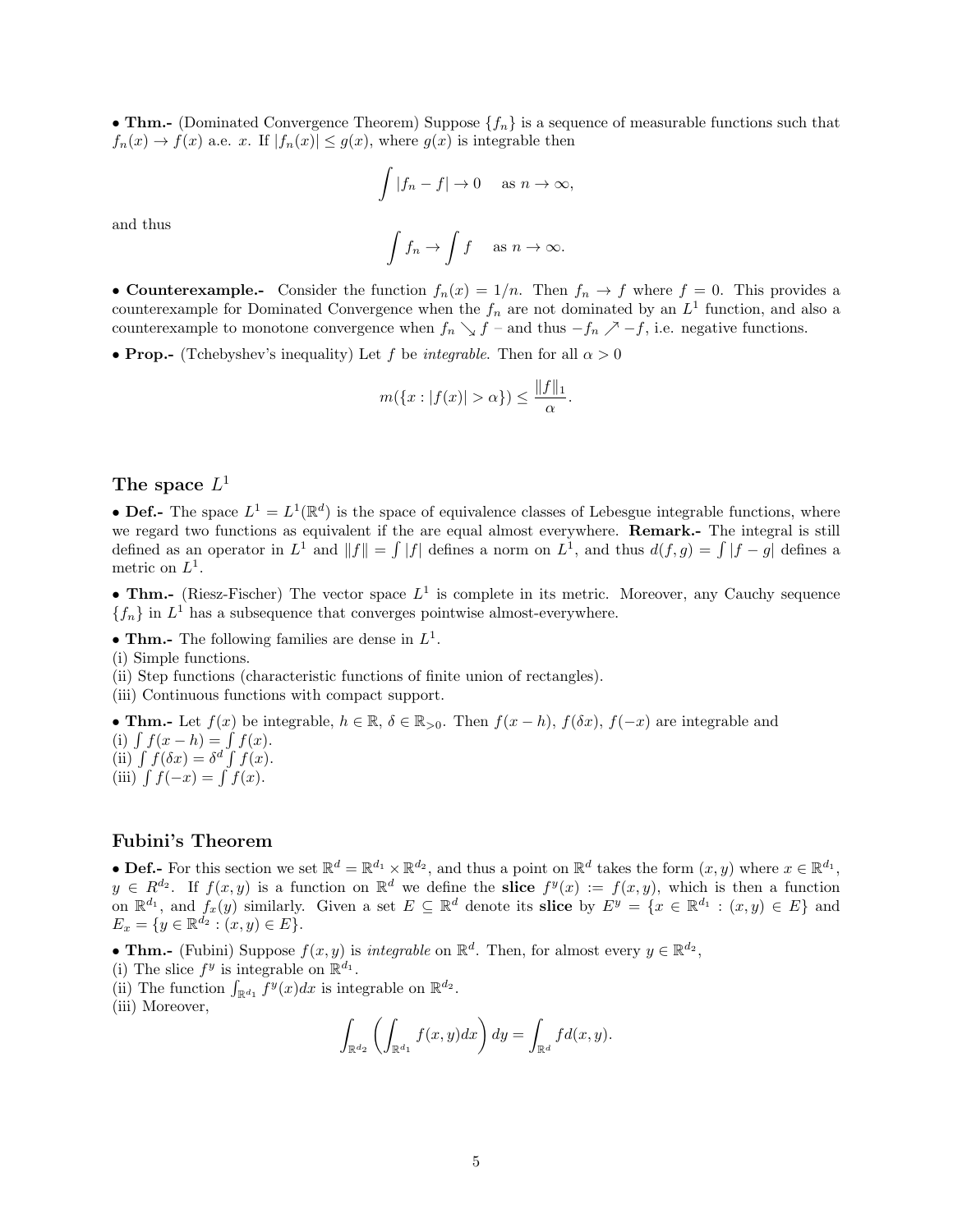• Thm.- (Tonelli) Suppose  $f(x, y)$  is a non-negative measurable function on  $\mathbb{R}^d$ . Then, for almost every  $y \in \mathbb{R}^{d_2}$ ,

- (i) The slice  $f^y$  is measurable on  $\mathbb{R}^{d_1}$ .
- (ii) The function  $\int_{\mathbb{R}^{d_1}} f^y(x) dx$  is measurable on  $\mathbb{R}^{d_2}$ .
- (iii) Moreover,

$$
\int_{\mathbb{R}^{d_2}} \left( \int_{\mathbb{R}^{d_1}} f(x, y) dx \right) dy = \int_{\mathbb{R}^d} f(x, y) d(x, y)
$$

(where now this can be an equality  $\infty = \infty$ ).

• Cor.- If E is a measurable set in  $\mathbb{R}^d$  then, for almost all  $y \in \mathbb{R}^{d_2}$ , the slice

$$
E^y = \{ x \in \mathbb{R}^{d_1} : (x, y) \in E \}
$$

is a measurable subset of  $\mathbb{R}^{d_1}$ . Moreover,  $m(E^y)$  is a measurable function of  $\mathbb{R}^{d_2}$  and  $m(E) = \int_{\mathbb{R}^{d_2}} m(E^y) dy$ .

- Prop.- If  $E = E_1 \times E_2$  is a measurable subset of  $\mathbb{R}^d$  and  $m_*(E_2) > 0$  then  $E_1$  is measurable.
- Lemma.- If  $E_1 \subseteq \mathbb{R}^{d_1}$ ,  $E_2 \subseteq \mathbb{R}^{d_2}$  are any sets, then

$$
m_*(E_1 \times E_2) \le m_*(E_1) m_*(E_2).
$$

(with the understanding that  $0 \cdot \infty = 0$ ).

• Prop.- If  $E_1, E_2$  are measurable subsets of  $\mathbb{R}^{d_1}$ ,  $\mathbb{R}^{d_2}$  resp. then  $E = E_1 \times E_2$  is a measurable subset of  $\mathbb{R}^d$  and, moreover,

$$
m(E) = m(E_1)m(E_2).
$$

(where  $0 \cdot \infty = 0$ ). Cor.- If  $f(x)$  is any function on  $\mathbb{R}^{d_1}$  then  $\tilde{f}(x, y) := f(x)$  is measurable in  $\mathbb{R}^d$ . Cor.-Suppose  $f(x)$  is a non-negative function on  $\mathbb{R}^d$  and let

$$
A := \{(x, y) \in \mathbb{R}^d \times \mathbb{R} : 0 \le y \le f(x)\}.
$$

Then (i) A is measurable in  $\mathbb{R}^{d+1}$  if and only if f is measurable on  $\mathbb{R}^d$  and, whenever these hold, (ii)  $m(A) = \int f(x)$ .

### Convolutions

- If f, g are measurable functions on  $\mathbb{R}^d$  then  $f(x y)g(y)$  is measurable in  $\mathbb{R}^{2d}$ .
- If, furthermore, f, g are integrable on  $\mathbb{R}^d$  then  $f(x-y)g(y)$  is integrable in  $\mathbb{R}^{2d}$ .
- The **convolution** of  $f$  and  $g$  is

$$
(f * g)(x) := \int_{\mathbb{R}^d} f(x - y)g(y)dy.
$$

- The function  $(f * g)(x)$  is well-defined for almost all x.
- $f * g$  is integrable whenever f and g are, and

$$
||f * g||_{L^1} \leq ||f||_{L^1} ||g||_{L^1}
$$

with equality whenever  $f$  and  $g$  are non-negative.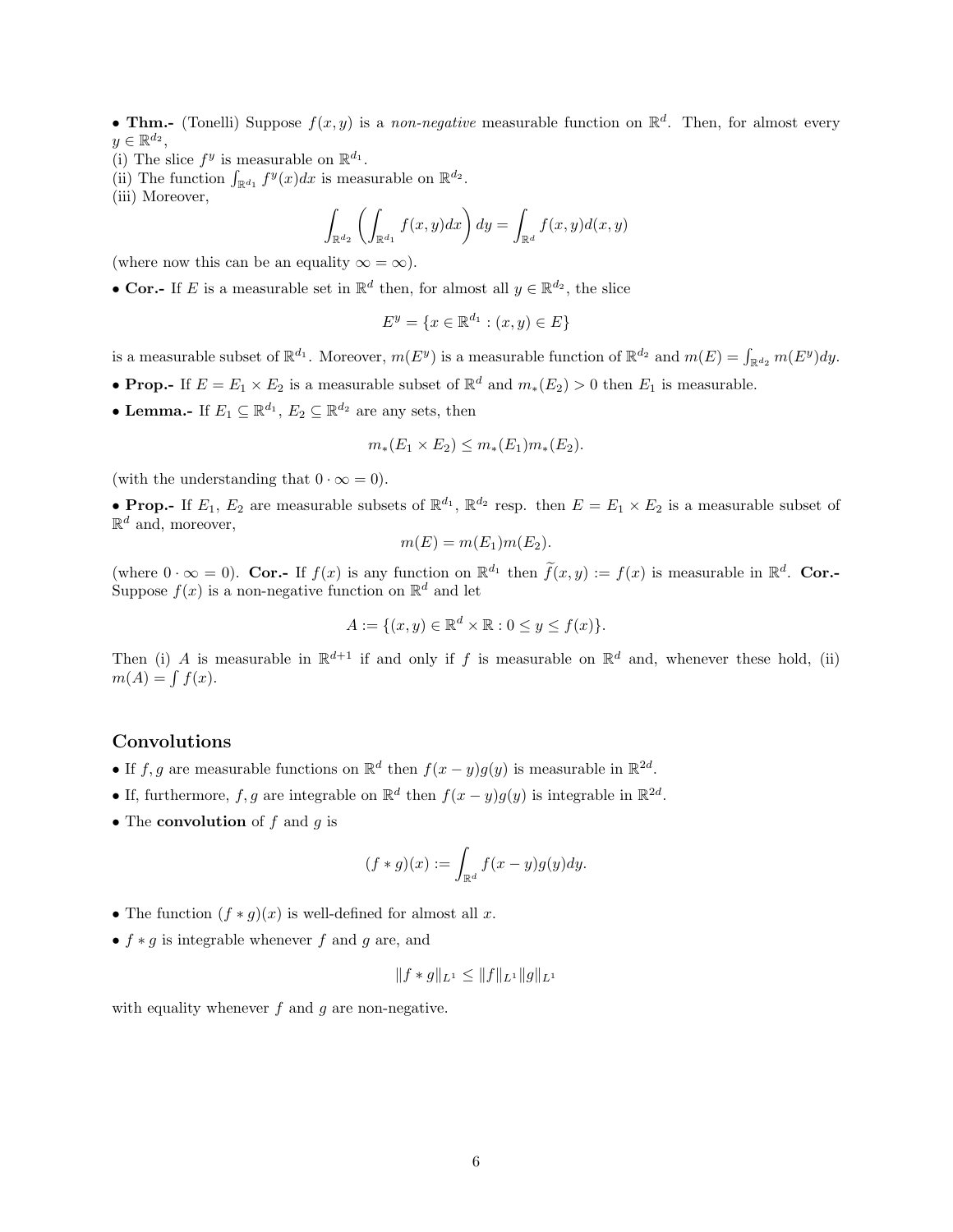## §3: Differentiation and Integration [SS]

#### Differentiation of the integral.

- Notation.- Throughout this section, B always denotes balls.
- Remark.- For a *continuous* function  $f$  on  $\mathbb{R}^d$  we have

$$
\lim_{\substack{m(B)\to 0\\B\ni x}}\frac{1}{m(B)}\int_B f(y)dy = f(x).
$$

• Def.- Given an *integrable* function f on  $\mathbb{R}^d$  we define its **Hardy-Littlewood maximal function**  $f^*$  by

$$
f^*(x) = \sup_{B \ni x} \frac{1}{m(B)} \int_B |f(y)| dy.
$$

• Thm.- (Maximal theorem) Suppose  $f$  is integrable. Then:

(i)  $f^*$  is measurable.

(ii)  $f^*(x) < \infty$  for a.e. x. (iii)  $f^*(x)$  satisfies

$$
m(\lbrace x \in \mathbb{R}^d : f^*(x) > \alpha \rbrace) \le \frac{A}{\alpha} ||f||_{L^1}
$$

for all  $\alpha > 0$ , where  $A = 3^d$ . **Proof idea.**- (i) is easy, (ii) follows from (iii). (iii) is hard and uses a version of Vitali covering argument. **Remark.**- (iii) is a weak-type inequality, i.e. weaker than inequality on  $L^1$ -norms, by Tchebyshev's inequality. Observe we could have defined  $f^*(x)$  using balls centered at x. Then this inequality still holds with the same  $A = 3^d$  – see Folland. **Remark.**- The function  $f^*(x)$  may not be  $L^1$  – see  $f^*(x)$  when  $f(x) = \chi_{[0,1]}.$ 

• Thm.- (Lebesgue differentiation theorem) If  $f$  is *integrable* then

$$
\lim_{\substack{m(B)\to 0 \\ B\ni x}} \frac{1}{m(B)} \int_B f(y) dy = f(x) \quad \text{ for a.e. } x.
$$

Cor.-  $f^*(x) \geq |f(x)|$  for a.e. x.

• Def.- A measurable function f is locally integrable if, for all balls B,  $f\chi_B$  is integrable. We denote by  $L_{loc}^1(\mathbb{R}^d)$  the space of locally integrable functions. **Remark.**- The Lebesgue differentiation theorem holds for locally integrable functions.

• Def.- If E is a measurable set and  $x \in \mathbb{R}^d$  we say x is a point of Lebesgue density of E if

$$
\lim_{\substack{m(B)\to 0\\B\ni x}}\frac{m(B\cap E)}{m(B)}=1.
$$

• Cor.- (Lebesgue's density theorem) Suppose E is a measurable subset of  $\mathbb{R}^d$ . Then:

(i) Almost every  $x \in E$  is a point of Lebesgue density of E.

(ii) Almost every  $x \notin E$  is not a point of Lebesgue density of  $E$  – and, in fact, the limit above is 0 for almost all  $x \notin E$ .

• Def.- If f is locally integrable on  $\mathbb{R}^d$  the Lebesgue set of f consists of all points  $x \in \mathbb{R}^d$  for which  $f(x) < \infty$  and

$$
\lim_{\substack{m(B)\to 0\\B\ni x}}\frac{1}{m(B)}\int_B|f(y)-f(x)|dy=0.
$$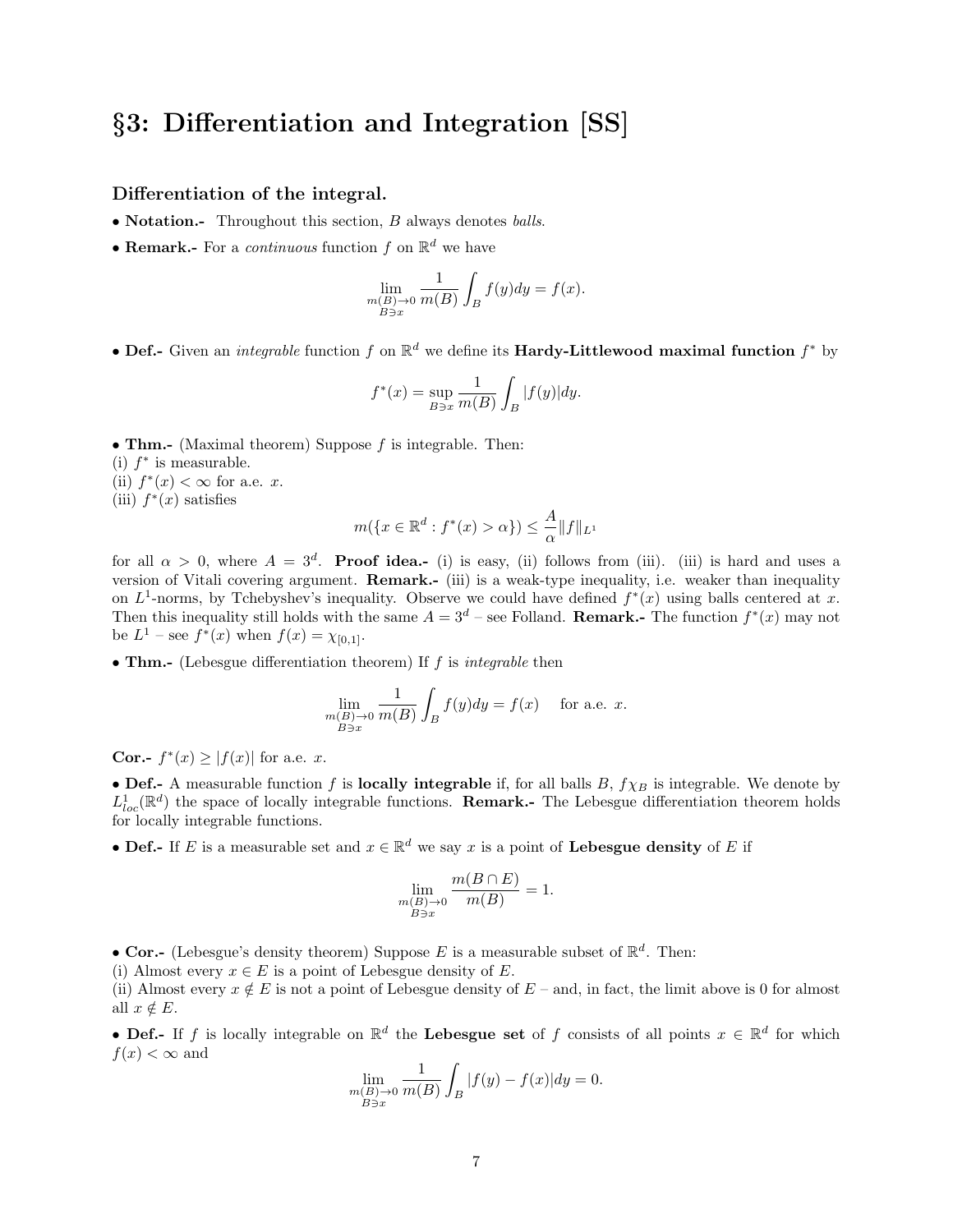**Remark.**- If f is continuous at x then x is in the Lebesgue set of x. If x is in the Lebesgue set of x then

$$
\lim_{\substack{m(B)\to 0\\B\ni x}}\frac{1}{m(B)}\int_B f(y)dy = f(x).
$$

- Remark.- The Lebesgue set of f depends on the choice of representative.
- Cor.- If f is locally integrable on  $\mathbb{R}^d$  then almost every point belongs to the Lebesgue set of f.

• Def.- A collection of sets  $\{U_{\alpha}\}\$ is said to shrink regularly to x, or to have bounded eccentricity at x, if there is a constant  $c > 0$  such that for each  $U_{\alpha}$  there is a ball B with  $x \in B$ ,  $U_{\alpha} \subseteq B$  and  $m(U_{\alpha}) \ge cm(B)$ . (Perhaps we also need that x is contained in arbitrarily small  $U_{\alpha}$ 's? Folland has a more clear discussion).

• Cor.- Suppose f is locally integrable on  $\mathbb{R}^d$ . If  $\{U_\alpha\}$  shrinks regularly to x then

$$
\lim_{\substack{m(U_{\alpha}) \to 0 \\ U_{\alpha} \ni x}} \frac{1}{m(U_{\alpha})} \int_{U_{\alpha}} f(y) dy = f(x)
$$

for all x in the Lebesgue set of  $f$  – and thus for almost every x.

#### Approximations to the identity

**Def.-** A family  $\{K_{\delta}\}_{\delta>0}$  of *integrable* functions on  $\mathbb{R}^{d}$  are an **approximation to the identity** if: (i)  $\int K_\delta(x)dx = 1$ . (ii)  $|K_{\delta}(x)| \leq A\delta^{-d}$ . (iii)  $|K_{\delta}(x)| \leq A\delta/|x|^{d+1}$ . for all  $\delta > 0$  and  $x \in \mathbb{R}^d$ , where A is a constant independent of  $\delta$ .

**Thm.**- If  $\{K_\delta\}$  is an approximation to the identity and f is *integrable* on  $\mathbb{R}^d$  then

 $\mathbf{v}$ 

 $(f * K_{\delta})(x) \to f(x)$  as  $\delta \to 0$ 

whenever x is in the Lebesgue set of  $f$  – and thus for a.e. x.

Thm.- With the hypotheses of the previous theorem, we also have

$$
||(f * K_{\delta}) - f||_{L^{1}} \to 0 \quad \text{as} \quad \delta \to 0.
$$

**Remark.-** Recall  $f * K_{\delta}$  are integrable.

### Differentiability of functions

• Def.- Let  $\gamma$  be a parametrized curve in the plane given by  $z(t) = (x(t), y(t))$  where  $a \le t \le b$  and  $x(t), y(t)$ are continuous real valued functions on [a, b]. Then  $\gamma$  is **rectifiable** if there exists some  $M > 0$  such that, for any partition  $a = t_0 < t_1 < \cdots < t_N = b$  of  $[a, b]$ ,

$$
\sum_{j=1}^{N} |z(t_j) - z(t_{j-1})| \leq M.
$$

The length  $L(\gamma)$  of  $\gamma$  is the supremum over all partitions of the left-hand side – or, equivalently, the infimum of all M that satisfy the above.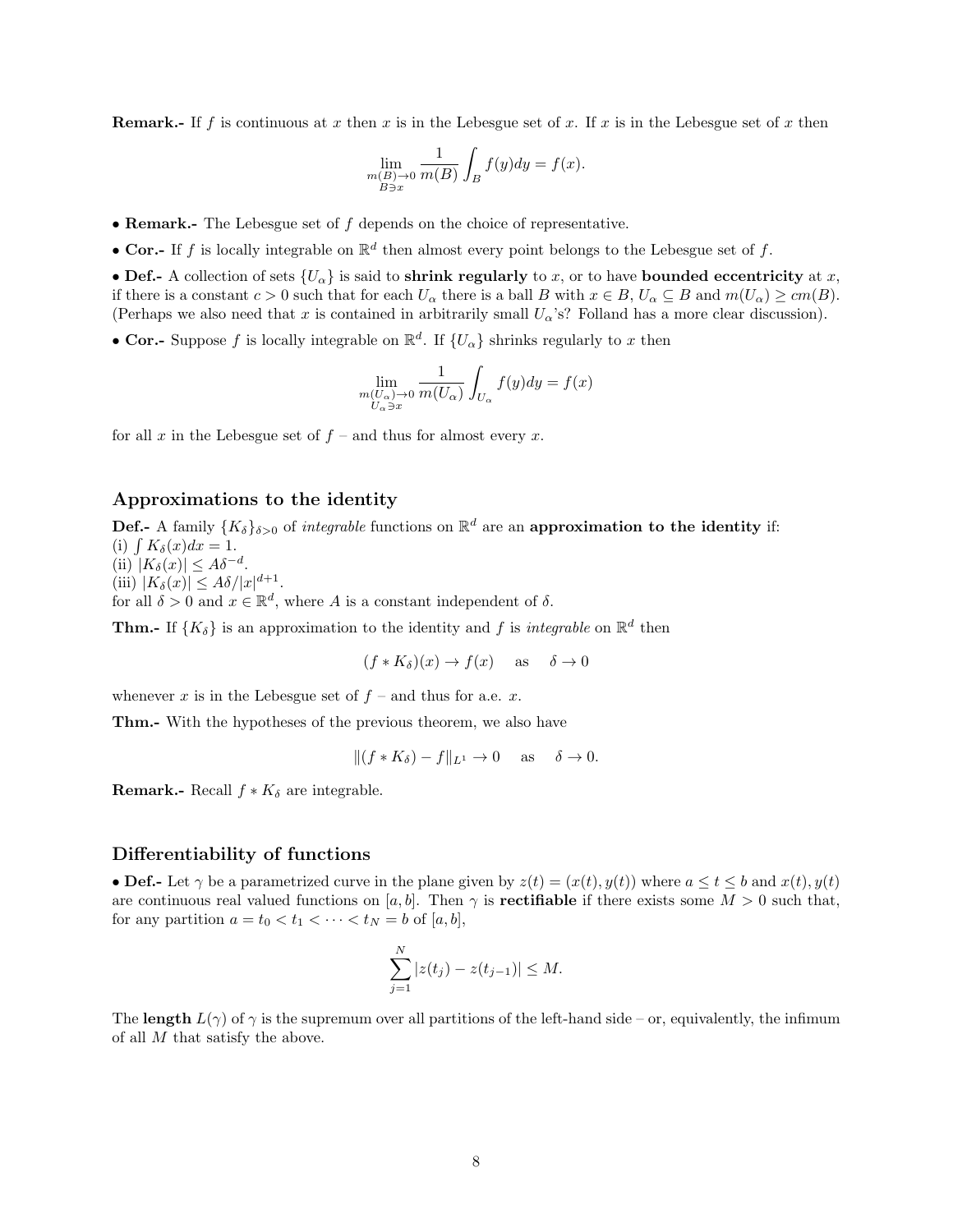• Def.- Similarly, if  $F : [a, b] \to \mathbb{C}$  is continuous and  $a = t_0 < t_1 < \cdots < t_N = b$  then the **variation** with respect to this partition is given by

$$
\sum_{j=1}^{N} |F(t_j) - F(t_{j-1})|.
$$

The function  $F$  is said to be of **bounded variation** if there exists some uniform bound for all variations.

• Thm.- A real-valued function F on  $[a, b]$  is of bounded variation if and only if F is the difference of two increasing (not necessarily strictly) bounded functions.

• Thm.- If F is of bounded variation on [a, b] then F is differentiable almost everywhere. Cor.- If F is increasing and continuous then  $F'$  exists almost everywhere. Moreover,  $F'$  is measurable, non-negative and

$$
\int_a^b F'(x)dx \le F(b) - F(a).
$$

In particular, if F is bounded then  $F'$  is integrable. **Remark.**- There is a continuous function for which the left-hand side is 0 and the right-hand side is 1, called the Cantor function.

• Def.- A function F on [a, b] is absolutely continuous of, for any  $\epsilon > 0$ , there exists some  $\delta > 0$  such that

$$
\sum_{k=1}^{N} |F(b_k) - F(a_k)| < \epsilon \quad \text{whenever} \quad \sum_{k=1}^{N} (b_k - a_k) < \delta
$$

where the  $(a_k, b_k)$ ,  $k = 1, ..., N$ , are disjoint intervals. **Remark.**- Absolute continuity implies uniform (and thus plain-old) continuity. It also implies bounded variation. The total variation is then also absolutely continuous and thus F is the difference of two *continuous* monotonic functions. If  $F(x) = \int_a^x f(y)dy$ , where  $f$  is integrable, then  $F$  is absolutely continuous.

• Thm.- If F is absolutely continuous on  $[a, b]$  then F' exists almost everywhere and it is integrable. Moreover,

$$
F(b) - F(a) = \int_a^b F'(y) dy.
$$

Conversely, if f is integrable on [a, b] there exists an absolutely continuous function F such that  $F' = f$ almost everywhere and, in fact, we may take  $F(x) = \int_a^x f(y) dy$ .

• Thm.- If F is a bounded increasing function on  $[a, b]$  then  $F'$  exists almost everywhere.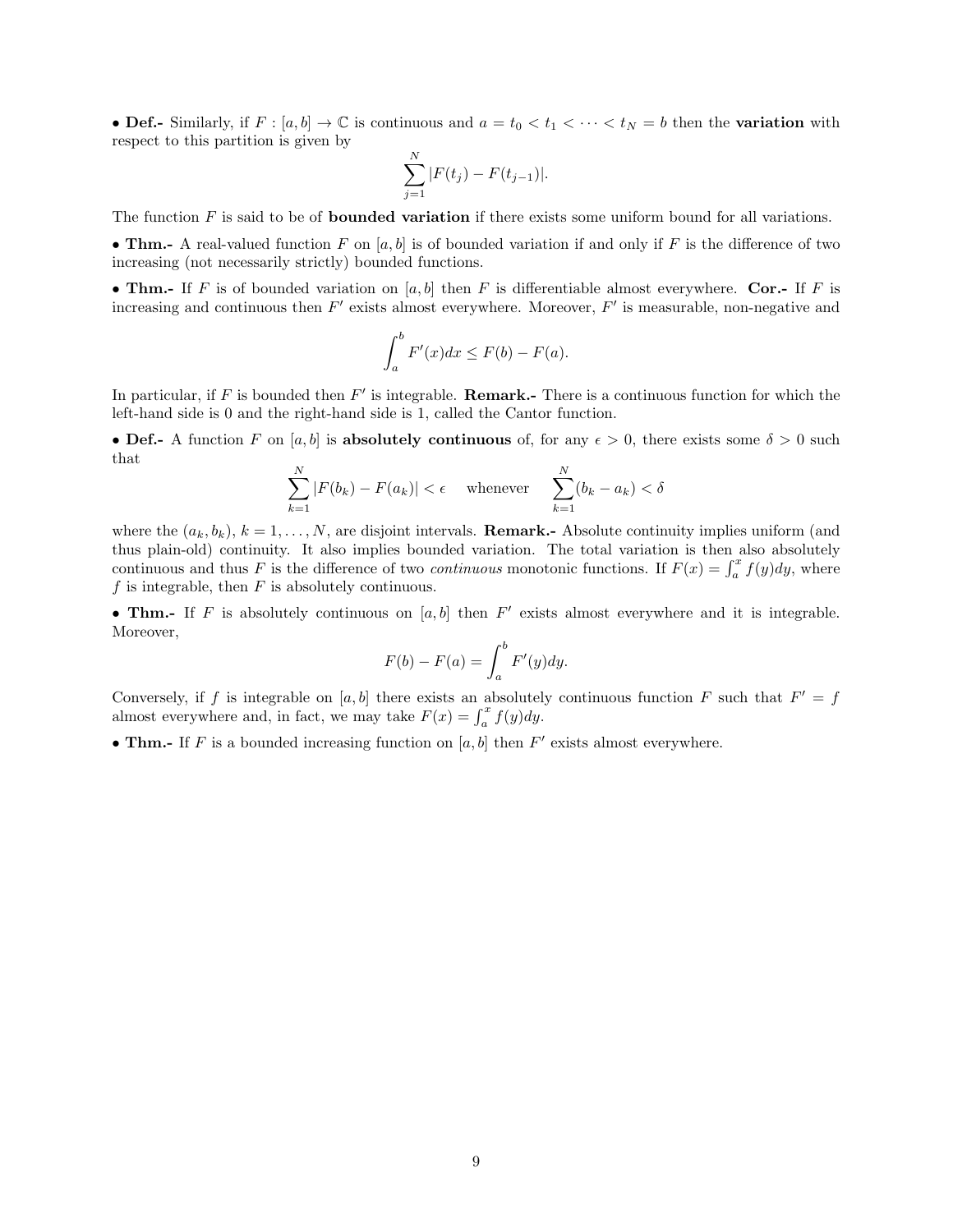## §4: Abstract Measure and Integration Theory [SS]

#### Abstract measure spaces

• Def.- Let X be a non-empty set. A  $\sigma$ -algebra M is a non-empty collection of subsets of X that is closed under complements and countable unions. **Remark.**- A  $\sigma$ -algebra  $\mathcal M$  is then closed under countable intersection as well. Moreover,  $X, \phi \in \mathcal{M}$ .

• Def.- Let M be a  $\sigma$ -algebra. A measure on M is a function  $\mu : \mathcal{M} \to [0,\infty]$  such that whenever  $E_1, E_2, \ldots$  is a countable *disjoint* family of sets in M then

$$
\mu(\bigcup_{n=1}^{\infty} E_n) = \sum_{n=1}^{\infty} \mu(E_n).
$$

**Remark.**- Observe then that  $\mu(\phi) = 0$  and thus the above formula holds for finite unions too.

• Def.- A measure space is a triple  $(X, \mathcal{M}, \mu)$  where X is a set, M is a  $\sigma$ -algebra on X and  $\mu$  is a measure on M. It is said to be **complete** if whenever  $F \in \mathcal{M}$  is such that  $\mu(F) = 0$  and  $E \subseteq F$  then  $E \in \mathcal{M}$ . It is said to be  $\sigma$ -finite whenever X is a countable union of sets of finite measure.

#### Exterior measures, Carathéodory's theorem

• Def.- If X is a non-empty set, an exterior measure or outer measure  $\mu_*$  on X is a function from all subsets of X to  $[0, \infty]$  that satisfies:

(i)  $\mu_*(\phi) = 0.$ 

(ii) If  $E_1 \subseteq E_2$  then  $\mu_*(E_1) \leq \mu_*(E_2)$ .

(iii) If  $E_1, E_2, \ldots$  is a countable family of sets then

$$
\mu_*(\bigcup_{j=1}^{\infty} E_j) \leq \sum_{j=1}^{\infty} \mu_*(E_j).
$$

A subset  $E \subseteq X$  is then called **Carathéodory measurable**, or **measurable** if for every  $A \subseteq X$  we have

$$
\mu_*(A) = \mu_*(E \cap A) + \mu_*(E^c \cap A).
$$

• Thm.- Given an exterior measure  $\mu_*$  on X the collection M of measurable subsets is a  $\sigma$ -algebra, and  $\mu_*$ restricted to  $\mathcal M$  is a measure. Moreover, the resulting measure space is complete.

#### Metric exterior measures

• Def.- If  $(X, d)$  is a metric space the Borel  $\sigma$ -algebra  $\mathcal{B}_X = \mathcal{B}$  on X is the smallest  $\sigma$ -algebra that contains all open sets of X. An exterior measure  $\mu_*$  on X is a **metric exterior measure** if

$$
\mu_*(A \cap B) = \mu_*(A) + \mu_*(B) \quad \text{whenever} \quad d(A, B) > 0.
$$

• Thm.- If  $\mu_*$  is a metric exterior measure on X then the Borel sets in X are measurable – thus,  $\mu_*$  restricted to  $B_X$  is a measure.

• Def.- Given a metric space  $X$ , a measure on the Borel sets is called a **Borel measure**.

• Prop.- Suppose the Borel measure  $\mu$  is finite on all balls in X of finite radius. Then for any Borel set E an any  $\epsilon > 0$  there is an open set  $\mathcal O$  and a closed set F with  $F \subseteq E \subseteq \mathcal O$  such that  $\mu(F - E) < \epsilon$ ,  $\mu(\mathcal O - E) < \epsilon$ .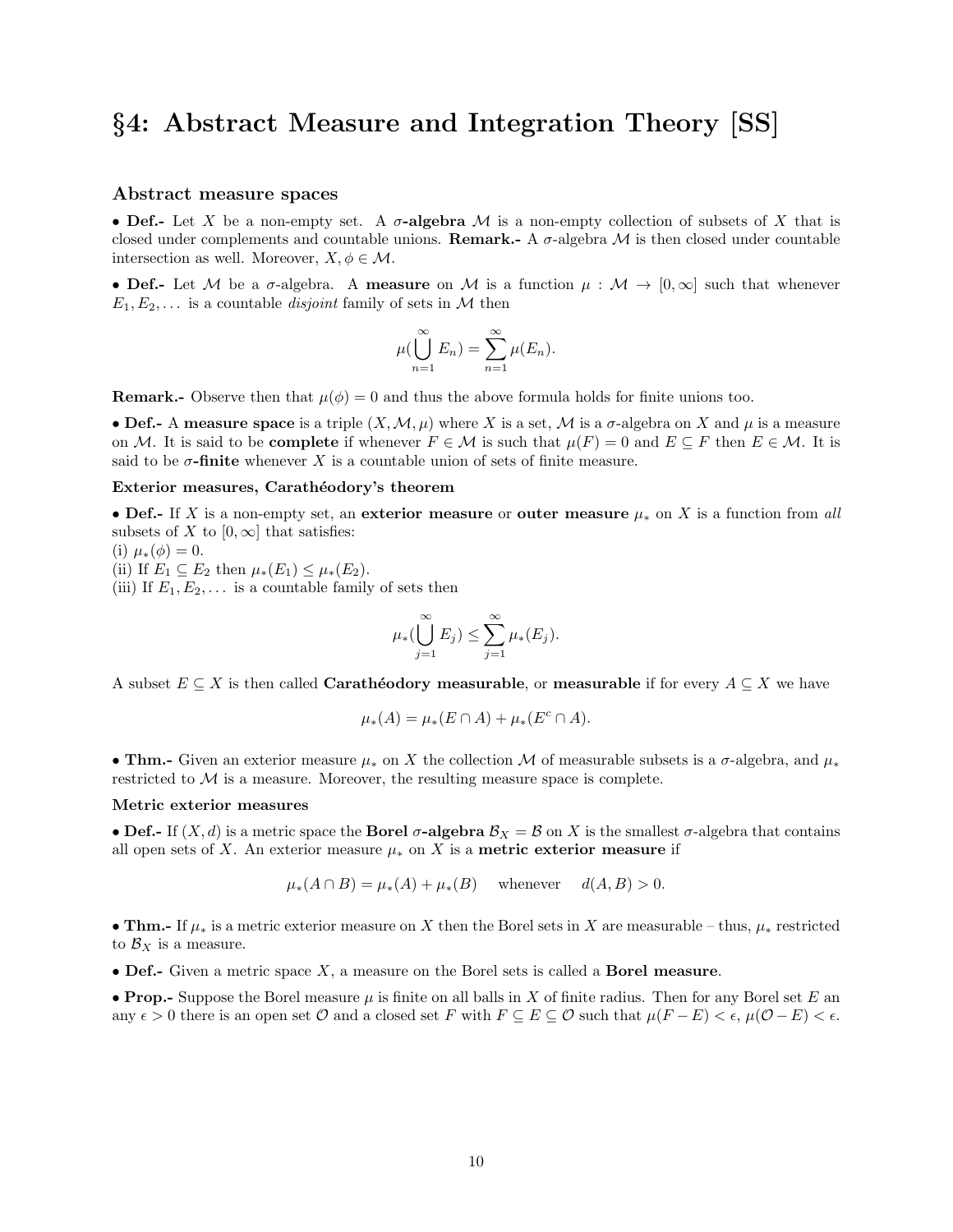#### The extension theorem

• Def.- If X is a non-empty set, an algebra on X is a non-empty collection  $A$  of subsets closed under complements and finite unions – and thus under finite intersection. A pre-measure is a function  $\mu_0 : A \rightarrow$  $[0, \infty]$  with:

(i)  $\mu_0(\phi) = 0$ ,

(ii) If  $E_1, E_2, \ldots$  is a countable disjoint collection of sets in A with  $\bigcup_{n=1}^{\infty} E_n \in \mathcal{A}$  – e.g. finite union – then

$$
\mu_0(\bigcup_{n=1}^{\infty} E_n) = \sum_{n=1}^{\infty} \mu_0(E_n).
$$

• Thm.- (Carathéodory's Extension Theorem) Suppose A is an algebra on X and  $\mu_0$  is a premeasure on A. Let M be the  $\sigma$ -algebra generated by A. Then there exists a measure  $\mu$  on M that extends  $\mu_0$ . This extension is unique whenever  $(X, \mu_0)$  is  $\sigma$ -finite.

#### Integration on a measure space

• Fix throughout this section a  $\sigma$ -finite measure space  $(X, \mathcal{M}, \mu)$ .

• Def.- A function f on X (with values on  $\mathbb{R} \cup {\pm \infty}$ ) is **measurable** if for all  $a \in \mathbb{R}$  f<sup>-1</sup>( $[-\infty, a$ )) is measurable. **Remark.**- If  $\{f_n\}$  is a sequence of measurable functions then the pointwise sup, inf, limsup and liminf and lim – when it exists – are measurable. If  $f, g$  are measurable and of finite value then  $f + g$ and  $fg$  are measurable.

• Def.- A simple function on X is a function of the form  $\phi(x) = \sum_{k=1}^{N} a_k \chi_{E_k}$  where  $a_k \in \mathbb{R}$  and the  $E_k$ are measurable.

• Thm.- A measurable function f is the pointwise limit of a sequence  $\{\phi_k\}$  of simple functions. Moreover, the  $\phi_k$  may be taken such that  $|\phi_k(x)| \leq |\phi_{k+1}(x)|$  for all k. **Remark.**- We use  $\sigma$ -finiteness here, but the following results don't (I think?).

• Thm.- (Egorov's) If  ${f_k}$  is a sequence of measurable functions defined on a measurable set E of finite measure and  $f_k(x) \to f(x)$  almost everywhere then for each  $\epsilon > 0$  there is a measurable set  $A_{\epsilon} \subseteq E$  with  $\mu(E - A_{\epsilon}) \leq \epsilon$  such that  $f_k \to f$  uniformly on  $A_{\epsilon}$ .

• Def.- Given a simple function  $\phi = \sum a_k \chi_{E_k}$  on X,  $\int_X \phi d\mu = \sum a_k \mu(E_k)$ . Given a non-negative function  $f$  on  $X$  we define

$$
\int_X f d\mu := \sup \left\{ \int_X \phi d\mu : 0 \le \phi \le f, \phi \text{ simple } \right\}.
$$

Finally, given any function  $f$ ,  $\int_X f d\mu := \int_X f_+ d\mu - \int_X f_- d\mu$ .

- Def.- A measurable function f on X is integrable if  $\int |f| d\mu < \infty$ .
- Lemma.- (Fatou) If  $\{f_n\}$  is a sequence of non-negative measurable functions on X then

$$
\int \liminf_{n \to \infty} f_n d\mu \le \liminf_{n \to \infty} \int f_n d\mu.
$$

• Thm.- (Monotone convergence) If  $\{f_n\}$  is a sequence of *non-negative* measurable functions on X with  $f_n \nearrow f$  then

$$
\int f d\mu = \lim_{n \to \infty} \int f_n d\mu.
$$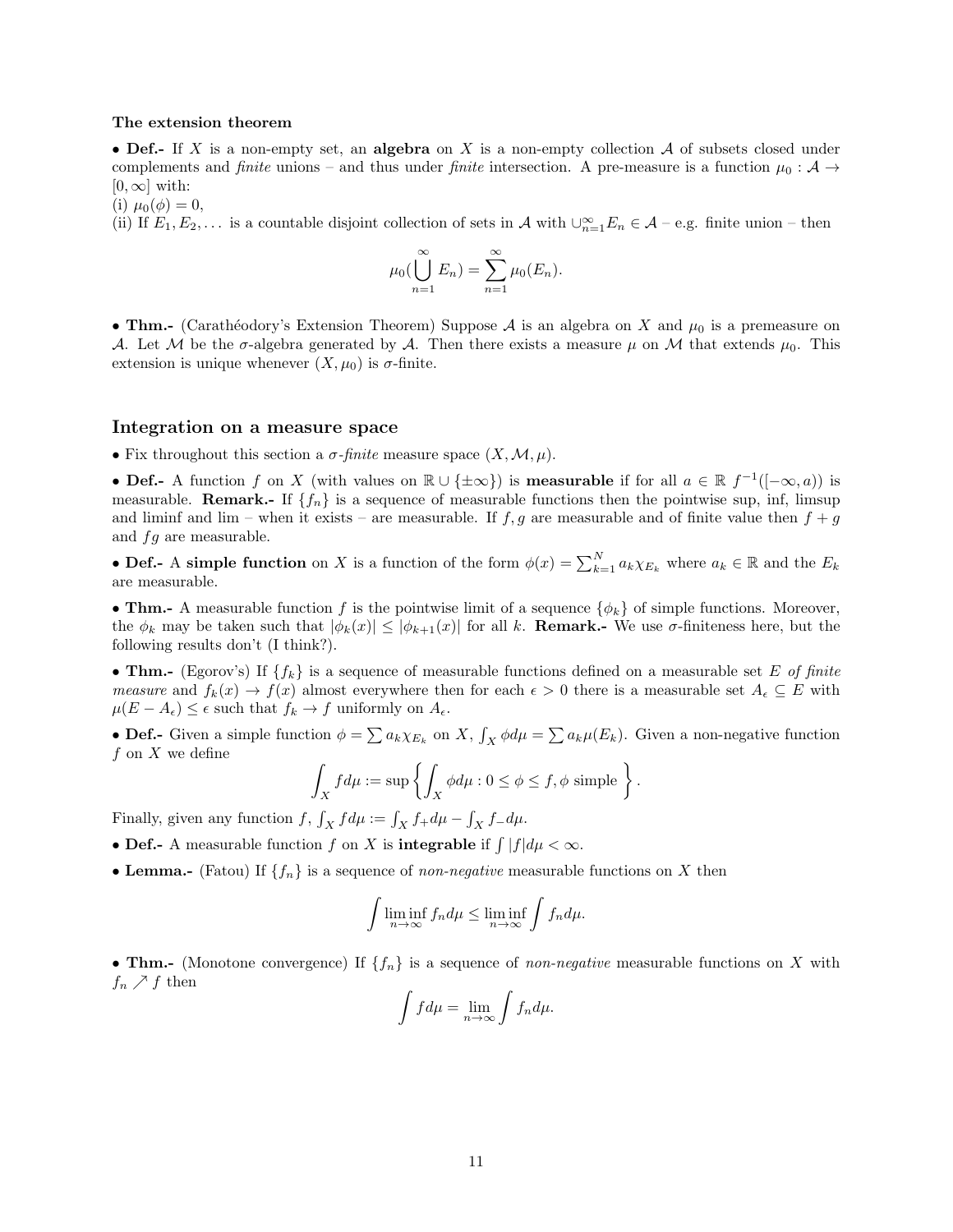• Thm.- (Dominated convergence) If  $\{f_n\}$  is a sequence of measurable functions with  $f_n(x) \to f(x)$  a.e. and such that  $|f_n(x)| < g(x)$  for an integrable function g then

$$
\int |f - f_n| d\mu \to 0 \quad \text{as} \quad n \to \infty
$$

and thus

$$
\int f d\mu = \lim_{n \to \infty} \int f_n d\mu.
$$

### The spaces  $L^1$  and  $L^2$

• Def.- The space  $L^1(X,\mu)$  is the space of integrable functions modulo functions that vanish everywhere. The space  $L^2(X,\mu)$  is the space of square-integrable (usually C-valued) functions modulo functions that vanish everywhere.

• Thm.- The space  $L^1(X,\mu)$  is a *complete* normed vector space. The space  $L^2(X,\mu)$  is a (possible nonseparable) Hilbert space.

#### Product measures and a general Fubini theorem

• In this section, we fix two *complete* and  $\sigma$ -finite measure spaces  $(X_1,\mathcal{M}_1,\mu_1)$  and  $(X_2,\mathcal{M}_2,\mu_2)$ .

• Def.- A measurable rectangle, or rectangle for short, is a subset of  $X_1 \times X_2$  of the form  $A \times B$  where  $A \subseteq X_1$  and  $B \subseteq X_2$  are measurable. **Remark.**- The collection A of sets in X that are finite unions of disjoint rectangles is an algebra of subsets of X.

• **Prop.**- There is a unique pre-measure  $\mu_0$  on A such that  $\mu_0(A \times B) = \mu_1(A)\mu_2(B)$  for all rectangles  $A \times B$ .

• Def.- Let M be the  $\sigma$ -algebra generated by A. Then  $\mu_0$  extends to a measure  $\mu_1 \times \mu_2$  on M. Given E in  $M, x_1 \in X_1$  and  $x_2 \in X_2$  the **slices** are defined by  $E_{x_1} := \{x_2 \in X_2 : (x_1, x_2) \in E\}$  and  $E^{x_2} := \{x_1 \in X_1 : x_2 \in E\}$  $(x_1, x_2) \in E$ .

• Prop.- If E is measurable in  $X_1 \times X_2$  then  $E^{x_2}$  is  $\mu_1$ -measurable for a.e.  $x_2 \in X_2$ . The function  $\mu_1(E^{x_2})$ is  $\mu_2$ -measurable and

$$
\int_{X_2} \mu_1(E^{x_2}) d\mu_2 = (\mu_1 \times \mu_2)(E).
$$

**Remark.**- Of course, a similar statement holds after replacing  $X_1$  with  $X_2$ .

• Thm.- (Generalized Fubini) In the above setting, suppose  $f(x_1, x_2)$  is integrable on  $(X_1 \times X_2, \mu_1 \times \mu_2)$ . Then:

(i) For a.e.  $x_2 \in X_2$  the function  $f(x_1, x_2)$  is  $\mu_1$ -integrable (in particular, measurable).

(ii) The function  $\int_{X_1} f(x_1, x_2) d\mu_1$  is  $\mu_2$ -integrable.

(iii)

$$
\int_{X_2} \left( \int_{X_1} f(x_1, x_2) d\mu_1 \right) d\mu_2 = \int_{X_1 \times X_2} f(x_1, x_2) d(\mu_1 \times \mu_2).
$$

• Thm.- (Generalized Tonelli) Again in the above setting, if  $f(x_1, x_2)$  is non-negative and measurable on  $(X_1 \times X_2, \mu_1 \times \mu_2)$  then:

(i) For a.e.  $x_2 \in X_2$  the function  $f(x_1, x_2)$  is  $\mu_1$ -measurable.

(ii) The function  $\int_{X_1} f(x_1, x_2) d\mu_1$  is  $\mu_2$ -measurable.

 $(iii)$ 

$$
\int_{X_2} \left( \int_{X_1} f(x_1, x_2) d\mu_1 \right) d\mu_2 = \int_{X_1 \times X_2} f(x_1, x_2) d(\mu_1 \times \mu_2).
$$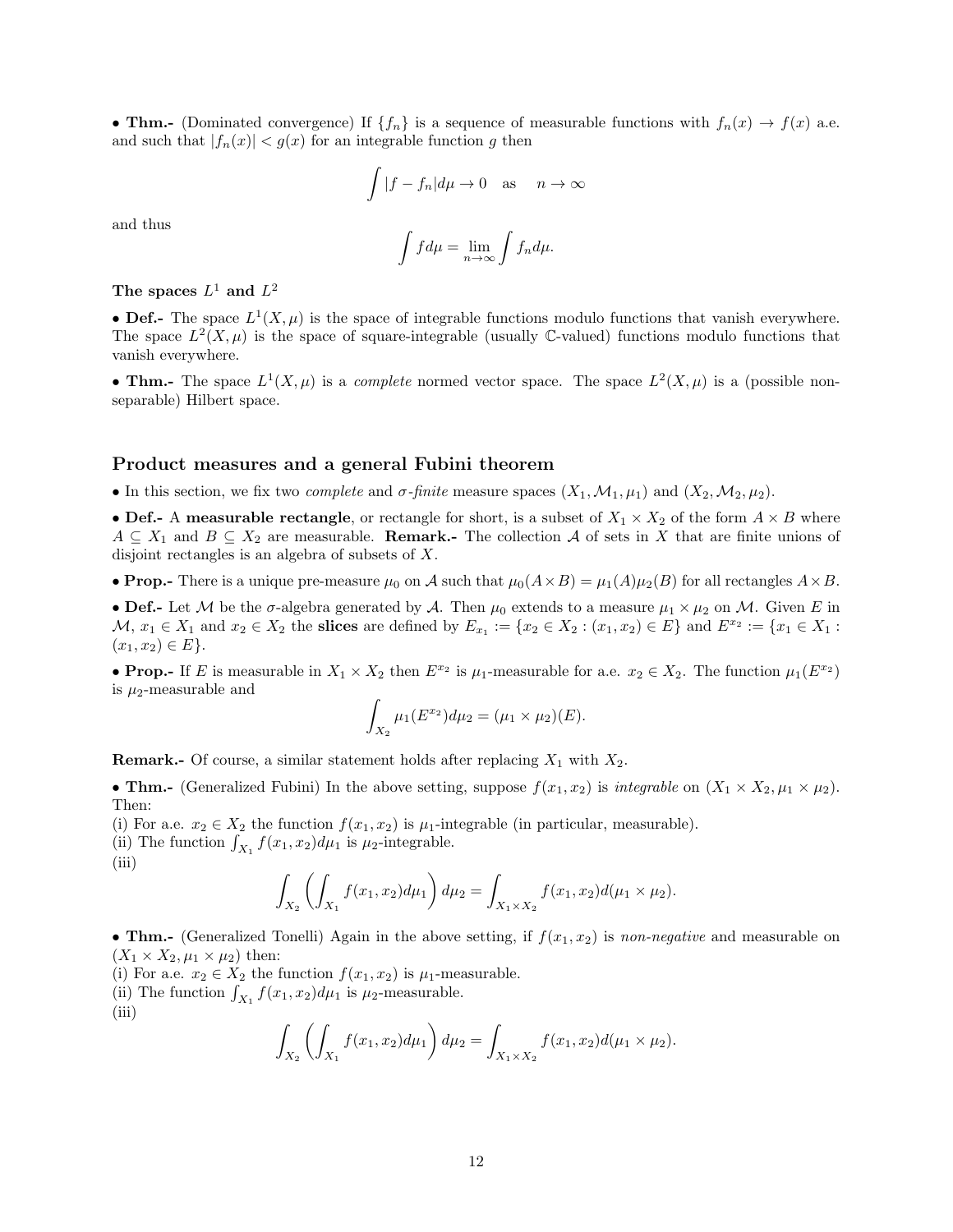## $\S5: L^p$  spaces [F]

#### Basic Theory

- Fix a measure space  $(X, \mathcal{M}, \mu)$ . On this section we consider *complex-valued* functions.
- **Def.-** If f is a measurable function on X and  $0 < p < \infty$  then define its p-norm to be

$$
||f||_p := \left(\int_X |f|^p d\mu\right)^{1/p}.
$$

Define the space  $L^p(X, \mathcal{M}, \mu)$  to be the set of measurable functions f with  $||f||_p < \infty$  – modulo almost everywhere equality. **Remark.**-  $L^p$  is indeed a vector space.

• Lemma.- (Hölder's inequality) Suppose  $1 < p < \infty$  and  $p^{-1} + q^{-1} = 1$  – we say p and q are Hölder conjugates. If f and g are measurable functions on  $X$  then

$$
||fg||_1 \leq ||f||_p ||g||_q.
$$

In particular, if  $f \in L^p$  and  $g \in L^q$  then  $fg \in L^1$ . Moreover, equality holds precisely when  $\alpha |f|^p = \beta |g|^q$  for some  $\alpha$ ,  $\beta$  not both zero.

• Thm.- (Minkowsky's Inequality) If  $1 \leq p < \infty$  and  $f, g \in L^p$  then  $||f + g||_p \leq ||f||_p + ||g||_p$ . Cor.- For  $1 \leq p < \infty$ ,  $L^p$  is a normed vector space.

- Thm.- For  $1 \leq p < \infty$ ,  $L^p$  is a Banach space i.e. it is complete.
- Prop.- For  $1 \leq p < \infty$ , the set of simple functions with support of finite-measure is dense in  $L^p$ .

The case  $p = \infty$ 

**Def.-** If f is measurable on X we define its  $L^{\infty}$ -norm by

$$
||f||_{\infty} := \inf \{ a \ge 0L\mu(\{x : |f(x)| > a\} = 0) \}
$$

(with the convention inf =  $\infty$ ). We define  $L^{\infty}(X, \mathcal{M}, \mu)$  to be the space of measurable functions  $f : X \to \mathbb{C}$ with  $||f||_{\infty} < \infty$  – modulo everywhere equivalence. **Remark.**- f is in  $L^{\infty}$  if and only if there is a bounded measurable function g with  $f = g$  a.e.

#### Thm.-

(i) If f and g are measurable functions on X then  $||fg||_1 \le ||f||_1 ||g||_{\infty}$  – extension of Hölder's inequality. (ii)  $\|\cdot\|_{\infty}$  is a norm on  $L^{\infty}$ .

(iii)  $||f_n \to f||_{\infty} \to 0$  if and only  $f_n \to f$  uniformly outside a set of measure zero.

(iv)  $L^{\infty}$  is a Banach space. (v) The simple functions are dense in  $L^{\infty}$ .

### Relations between  $L^p$ -spaces

**Prop.**- If  $0 < p < q < r \leq \infty$  then  $L^q \subseteq L^p + L^r$ ; that is, each  $f \in L^q$  is the sum of a function in  $L^p$  and a function in  $L^r$ .

**Prop.**- If  $0 < p < q < r \leq \infty$  then  $L^p \cap L^r \subseteq L^q$ , with

$$
||f||_q \leq ||f||_p^{\lambda} ||f||_r^{1-\lambda}
$$

where  $\lambda \in (0, 1)$  is such that  $q^{-1} = \lambda p^{-1} + (1 - \lambda)r^{-1}$ .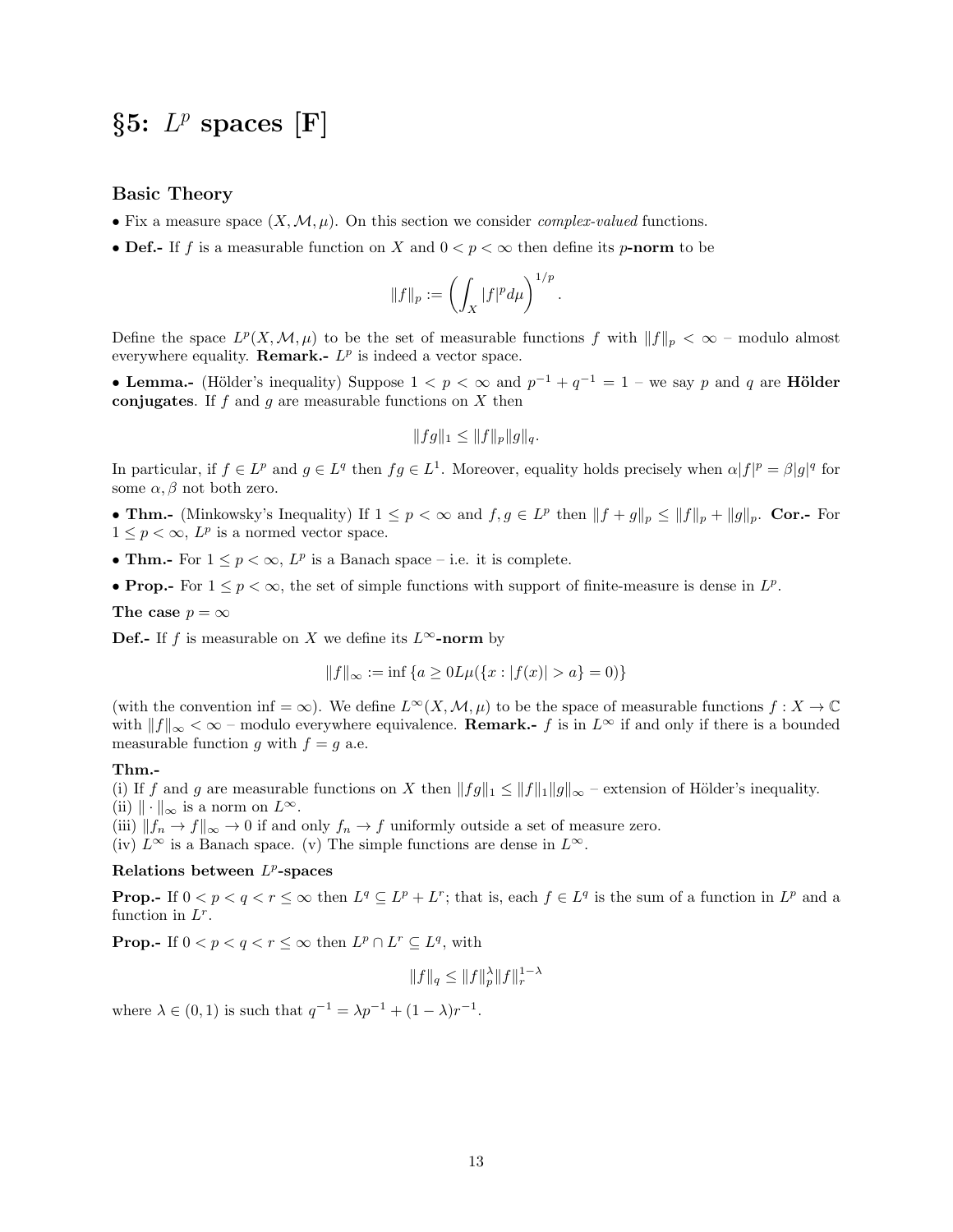# COMPLEX ANALYSIS

## §2: Cauchy's Theorem and Applications [SS]

### Goursat's theorem

• Thm.- (Goursat) If  $\Omega$  is an open set in  $\mathbb{C}, T \subseteq \Omega$  is a triangle whose interior is also contained in  $\Omega$  then

$$
\int_T f(z)dz = 0
$$

whenever  $f(z)$  is holomorphic in  $\Omega$ . **Remark.**- In fact, the proof only requires that  $f'(z)$  exists on  $\Omega$  – i.e. no continuity required.

• Cor.- Same for any contour that can be bisected into triangles – e.g. rectangle.

#### Local existence of primitives and Cauchy's theorem on a disk

- Thm.- A holomorphic function on an open disk has a primitive on the disk.
- **Thm.** (Cauchy, on a disk) If  $f$  is holomorphic in a disk then

$$
\int_{\gamma} f(z)dz = 0
$$

for any closed curve  $\gamma$  on the disk.

### Cauchy's integral formulas

• Thm.- Suppose f is holomorphic in an open set containing a disk  $D$  and its boundary  $C$ , where  $C$  has positive (i.e. counterclockwise) orientation. Then

$$
f(z) = \frac{1}{2\pi i} \int_C \frac{f(\zeta)}{\zeta - z} d\zeta.
$$

Proof idea.- Keyhole contour.

• Remark.- The same proof applies to any contour that admits a "keyhole"-ification. Observe the integral is zero for any z outside of the contour.

• Cor.- If  $f(z)$  is holomorphic in  $\Omega$  then it has infinitely many derivatives in  $\Omega$ . Moreover, if  $\Omega$  contains a disk  $D$  and its boundary  $C$  then for all  $z$  in the interior of  $D$ 

$$
f^{(n)}(z) = \frac{n!}{2\pi i} \int_C \frac{f(\zeta)}{(\zeta - z)^{n+1}} d\zeta.
$$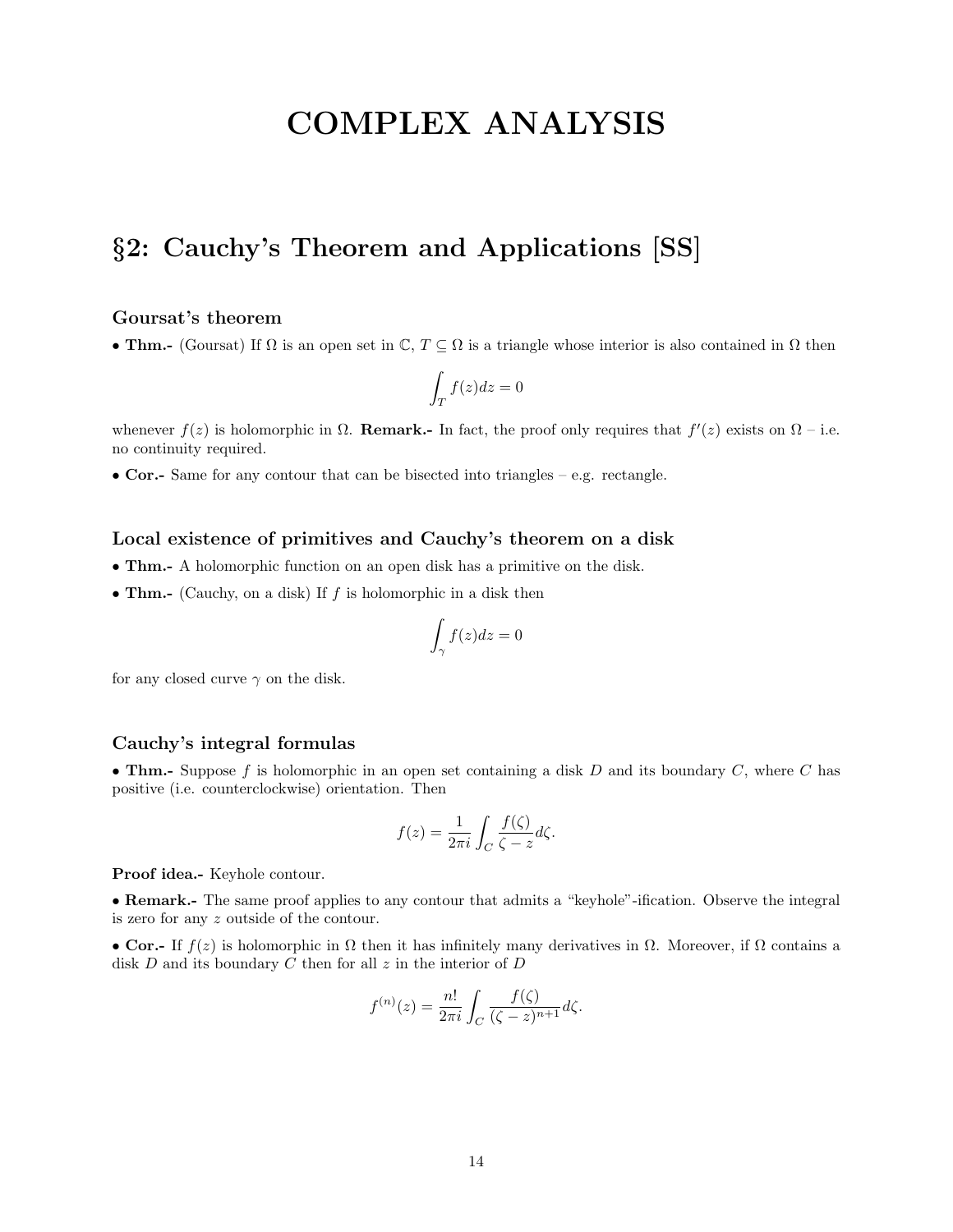• Cor.- (Cauchy inequalities) If f is holomorphic in a neighbourhood of the closure of a disk D with boundary C centered at  $z_0$  with radius R then

$$
|f^{(n)}(z_0)| \le \frac{n! \|f\|_C}{R^n}
$$

where  $\|f\|_C$  denotes the supremum of  $f$  on the circle  $C.$ 

- Cor.- (Liouville's theorem) If f is entire and bounded then f is constant. Proof idea.- Show  $f' = 0$ .
- Cor.- (Fundamental Theorem of Algebra) Every non-constant polynomial has a zero in C.

• Thm.- Suppose f is holomorphic in a neighbourhood of the closure of a disk D centered at  $z_0$ . Then f admits a power series expansion

$$
f(z) = \sum_{n=0}^{\infty} a_n (z - z_0)^n
$$

for all  $z \in D$  and the coefficients are given by

$$
a_n = \frac{1}{n!} f^{(n)}(z_0).
$$

• Cor.- The zeros of a non-constant holomorphic function  $f(z)$  on a domain are isolated.

• Cor.- If f is holomorphic on a domain  $\Omega$  and its zeros accumulate in  $\Omega$  then  $f = 0$ . If  $f(z)$ ,  $g(z)$  are holomorphic on  $\Omega$  and the points where they agree accumulate in  $\Omega$  then  $f = g$ .

#### Further applications

• Thm.- (Morera) Suppose  $f$  is a continuous function in the open disk  $D$  such that for all triangles  $T$ contained in D

$$
\int_T f(z)dz = 0.
$$

Then f is holomorphic. **Proof idea.**- The function f has a holomorphic primitive.

• Cor.- If  $\{f_n\}_{n=1}^{\infty}$  is a sequence of holomorphic functions on  $\Omega$  that converge uniformly to a function f on compacts then  $f$  is holomorphic.

- Thm.- Under the hypothesis of the previous corollary,  $\{f'_n\}$  converges to  $f'$  uniformly on compacts.
- Thm.- Let  $F(z, s)$  be a continuous function on  $\Omega \times [0, 1]$  where  $\Omega \subseteq \mathbb{C}$  is open, and suppose that  $F(z, s_0)$ is holomorphic for every  $s_0 \in [0, 1]$ . Then

$$
f(z) := \int_0^1 F(z, s) ds
$$

is holomorphic.

• Thm.- (Symmetry principle) Let  $\Omega$  be an open subset of C that is symmetric with respect to the real line, let  $\Omega^+$  be the part of  $\Omega$  lying (strictly) in the upper half plane,  $\Omega^-$  be the part lying (strictly) in the lower half plane and  $I = \Omega \cap \mathbb{R}$ . Suppose  $f^+$  (resp.  $f^-$ ) is holomorphic in  $\Omega^+$  (resp.  $\Omega^-$ ) and that it extends continuously to I. Suppose  $f^+$  and  $f^-$  agree on I. Then the function

$$
f(z) = \begin{cases} f^+(z) & \text{if } z \in \Omega^+ \\ f^+(z) = f^-(z) & \text{if } z \in I \\ f^-(z) & \text{if } z \in \Omega^- \end{cases}
$$

is holomorphic on  $\Omega$ .

• Cor.- (Schwarz's reflection principle) Suppose f is holomorphic in  $\Omega^+$  and that it extends continuously onto I, on which it is real valued. Then f can be extended to a holomorphic function F on  $\Omega$ , where  $F(z) = \overline{f(\overline{z})}$  for  $z \in \Omega^{-}$ .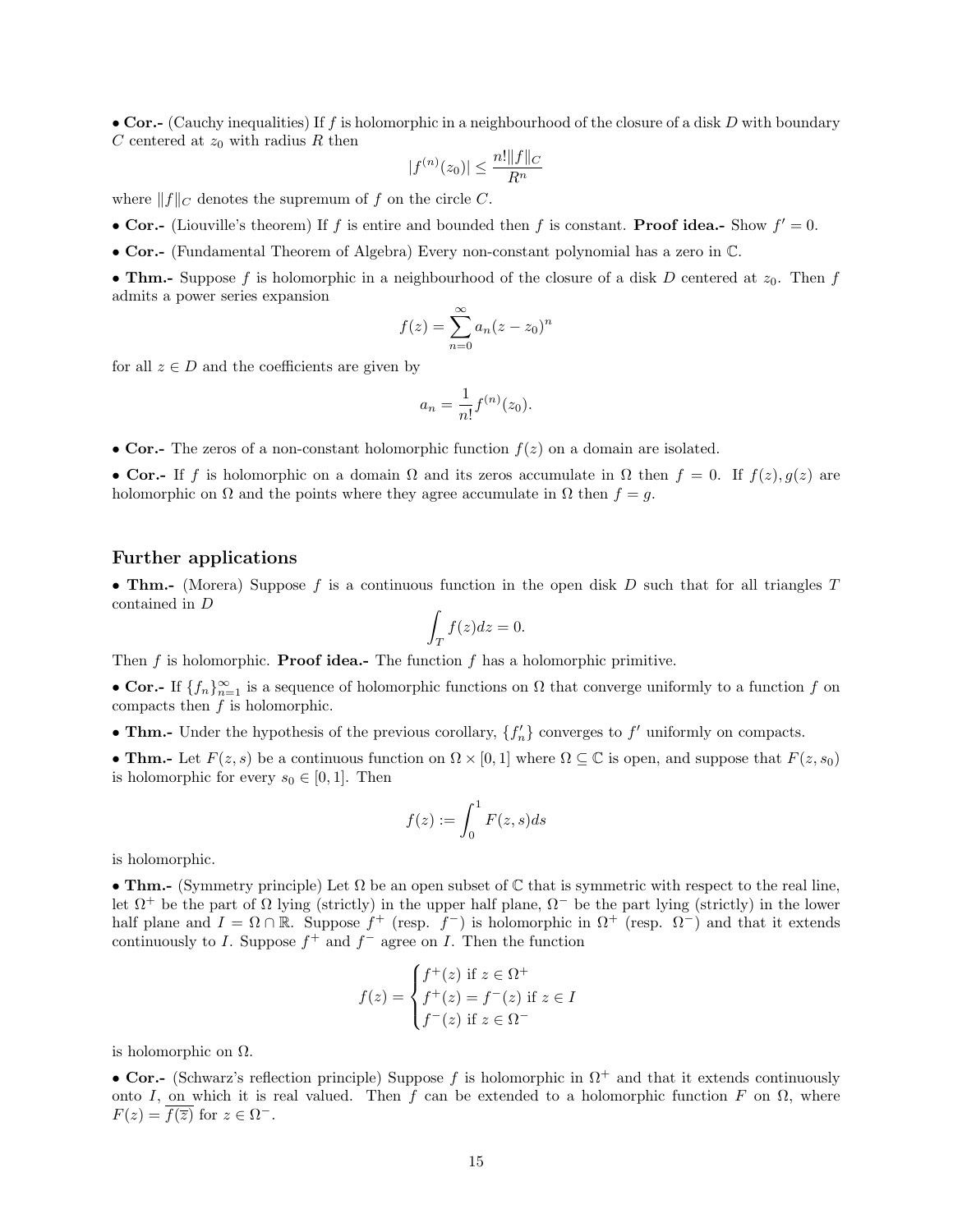• Thm.- (Runge's approximation theorem) Any function holomorphic on a neighbourhood of a compact set K can be approximated uniformly on K by rational functions whose singularities are in  $K^c$ . If  $K^c$  is connected, any function holomorphic in a neighbourhood of  $K$  can be approximated uniformly on  $K$  by polynomials.

## §3: Meromorphic Functions and the Logarithm [SS]

#### Zeros and poles

• Def.- A point singularity of a function f is a point  $z_0$  such that f is defined on a deleted neighbourhood of  $z_0$ , but not at  $z_0$ . A point  $z_0$  is called a **zero** of f if  $f(z_0) = 0$ .

• Thm.- Suppose f is a holomorphic function on  $\Omega$ , and that  $z_0 \in \Omega$  is a zero of f. Then there exists a unique integer n and a holomorphic function g on  $\Omega$  – with  $g(z_0) \neq 0$  – such that  $f(z) = (z - z_0)^n g(z)$ .

• Def.- In the theorem above, *n* is called the **multiplicity** of f at  $z_0$ .

• Def.- We say f has a pole at  $z_0$  if it is defined in a deleted neighbourhood of  $z_0$  and  $1/f$ , defined to be zero at  $z_0$ , is holomorphic on a full neighborhood of  $z_0$ .

• Thm.- If  $z_0$  is a pole of f then there is a unique integer n and a holomorphic function  $h(z)$  defined on a neighbourhood of  $z_0$ , with  $h(z_0) \neq 0$ , such that  $f(z) = (z - z_0)^{-n}h(z)$  on a neighbourhood of  $z_0$ .

- Def.- From the above theorem, *n* is called the **order** of the pole  $z_0$ .
- **Thm.** If  $f(z)$  has a pole of order n at  $z_0$  then, on a neighbourhood of  $z_0$ ,

$$
f(z) = a_{-n}(z - z_0)^{-n} + \dots + a_{-1}(z - z_0)^{-1} + G(z)
$$

where  $G(z)$  is holomorphic on a neighbourhood of  $z_0$ .

• Def.- In the above theorem,  $a_{-n}(z-z_0)^{-n} + \cdots + a_{-1}(z-z_0)^{-1}$  is called the **principal part** of  $f(z)$  at  $z_0$ . The coefficient  $a_{-1}$  is called the **residue** of f at  $z_0$ , denoted res<sub> $z_0$ </sub>  $f = a_{-1}$ .

• Thm.- If f has a pole of order n at  $z_0$  then

res<sub>z<sub>0</sub></sub> 
$$
f = \frac{1}{(n-1)!} \lim_{z \to z_0} \left(\frac{d}{dz}\right)^{n-1} (z - z_0)^n f(z).
$$

#### The residue formula

• Thm.- Suppose f is holomorphic in an open set containing a circle  $C$  and its interior, except for a pole  $z_0$  inside of C. Then

$$
\int_C f(z)dz = 2\pi i \operatorname{res}_{z_0} f.
$$

• Cor.- (Residue formula) Suppose f is holomorphic in an open set containing a toy contour  $\gamma$  and its interior, except for poles at  $z_1, \ldots, z_N$  inside  $\gamma$ . Then

$$
\int_{\gamma} f(z)dz = 2\pi i \sum_{k=1}^{N} \text{res}_{z_i} f.
$$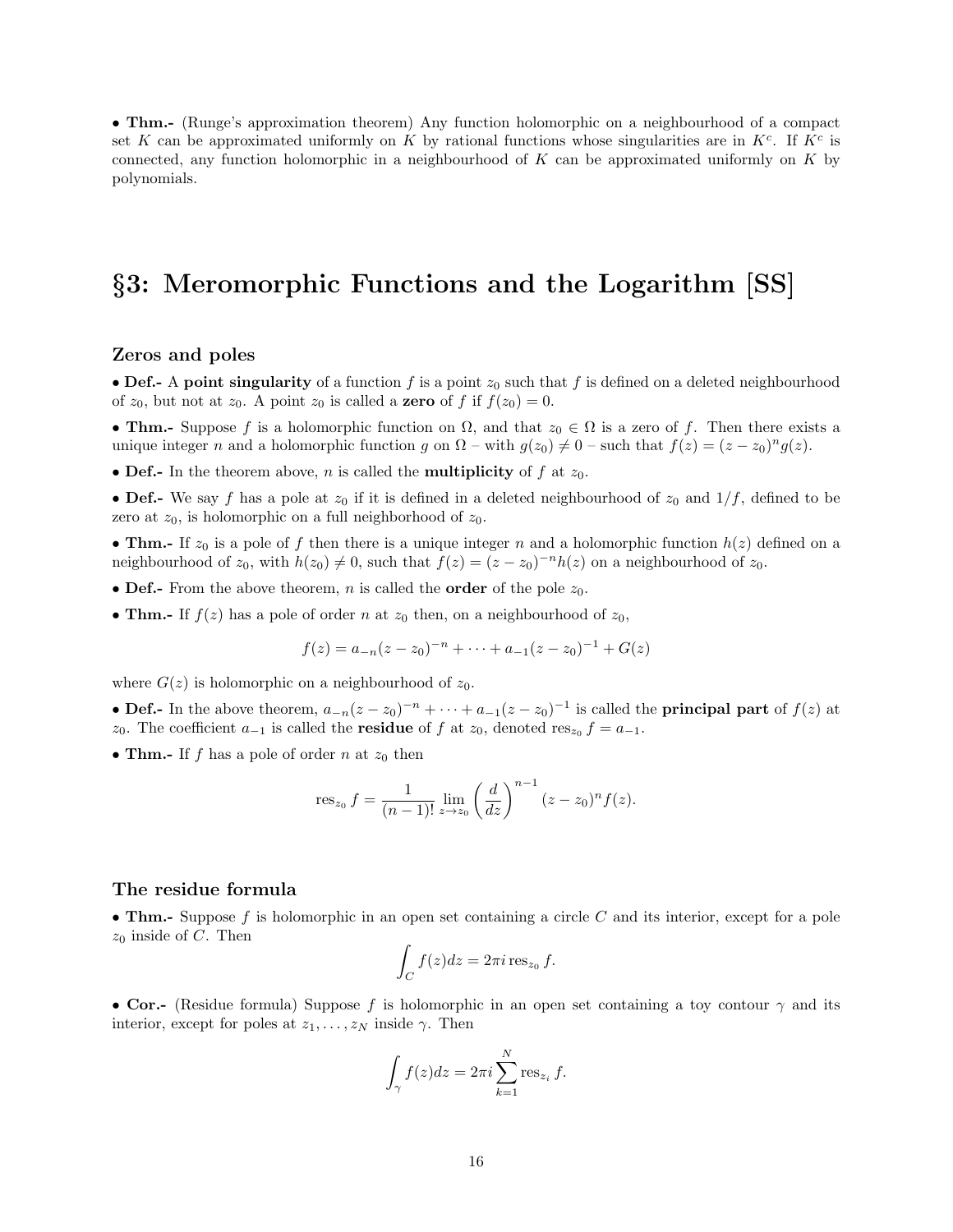#### Singularities and meromorphic functions

• Thm.- (Riemann's theorem on removable singularities) Suppose f is holomorphic on  $\Omega$  except at a point  $z_0$  in  $\Omega$ . If f is bounded in  $\Omega \setminus \{z_0\}$  then  $z_0$  is a removable singularity of f. **Proof idea.**- By using a keyhole, can show Cauchy's formula still works, and this extends holomorphically onto  $z_0$ . Cor.- Suppose f has an isolated singularity at the point  $z_0$ . Then  $z_0$  is a pole of f if and only if  $|f(z)| \to \infty$  as  $z \to z_0$ .

• Thm.- (Casorati-Weierstrass) Suppose f is holomorphic in the punctured disc  $D \setminus \{z_0\}$  and that f has an essential singularity at  $z_0$ . Then  $f(D \setminus \{z_0\})$  is dense on the complex plane. (c.f. Picard's theorem for a stronger result).

• Def.- A function f is **meromorphic** in  $\Omega$  if it is holomorphic in  $\Omega \setminus \{z_i\}$  and has at most poles at the  $\{z_i\}$ . **Remark.**- The  $\{z_i\}$  must be isolated and, in particular, they form a countable collection.

• Def.- Suppose f is holomorphic for all  $|z| > R$  where  $R \gg 0$ . We say that f has a pole at infinity if  $F(z) = f(1/z)$  has a pole at  $z = 0$ . Similarly, f has a removable singularity (resp. essential singularity) at infinity if  $F(z)$  has a removable (resp. essential) singularity at  $z = 0$ . A meromorphic function on  $\mathbb C$  that is holomorphic at infinity, or has a pole at infinity, is said to be meromorphic in the extended complex plane.

• Thm.- The meromorphic functions in the extended complex plane are the rational functions. Rational functions are determined up to a constant by the location and multiplicity of the zeros and poles. Remark.- We really need the function to be meromorphic on  $\mathbb C$  to start with – consider  $\exp(1/z)$ .

#### Argument principle and applications

• Thm.- (Argument principle) Suppose f is meromorphic in an open set containing a circle  $C$  and its interior. If  $f$  has no poles and never vanishes on  $C$  then

$$
\frac{1}{2\pi i} \int_C \frac{f'(z)}{f(z)} dz = \#\{ \text{ zeros of } f \text{ inside } C \} - \#\{ \text{ poles of } f \text{ inside } C \}
$$

where the zeros and poles are counted with multiplicity. **Proof idea.**-  $f'(z)/f(z)$  has at most simple poles. Analyze the residues.

• Thm.- (Rouché's theorem) Suppose f and g are holomorphic in an open set containing a circle C and its interior. If

$$
|f(z)| > |g(z)| \quad \text{ for all } z \in C
$$

then f and  $f + g$  have the same number of zeros inside of C.

• Thm.- (Open mapping theorem) Non-constant holomorphic functions are open.

• Thm.- (Maximum modulus principle) Non-constant holomorphic functions on a domain  $\Omega$  cannot attain a maximum in  $\Omega$ . Cor.- If f is holomorphic in a *bounded* domain  $\Omega$  and it extends continuously onto  $\partial\Omega$ then f attains its maximum in  $\partial\Omega$ .

• Thm.- (Strict maximum principle) Suppose  $f(z)$  is a holomorphic function on any domain  $\Omega$  with  $|f(z)| \leq$ M for all  $z \in \Omega$ . If  $|f(z_0)| = M$  for some  $z_0 \in \Omega$  then  $f(z)$  is constant on  $\Omega$ . **Remark.**- This version does not require  $f(z)$  to extend continuously onto the boundary. This is in [G].

#### Homotopies and simply connected domains

• **Thm.**- If f is holomorphic in  $\Omega$  and  $\gamma_0 \simeq \gamma_1$  (i.e.  $\gamma_0$  and  $\gamma_1$  are homotopic paths in  $\Omega$ ) then

$$
\int_{\gamma_0} f(z)dz = \int_{\gamma_1} f(z)dz.
$$

• Thm.- Any holomorphic function in a simply-connected domain has a primitive. Cor.- If  $f$  is holomorphic in a simply-connected domain  $\Omega$  then  $\int_{\gamma} f(z)dz = 0$  for a closed loop  $\gamma$ .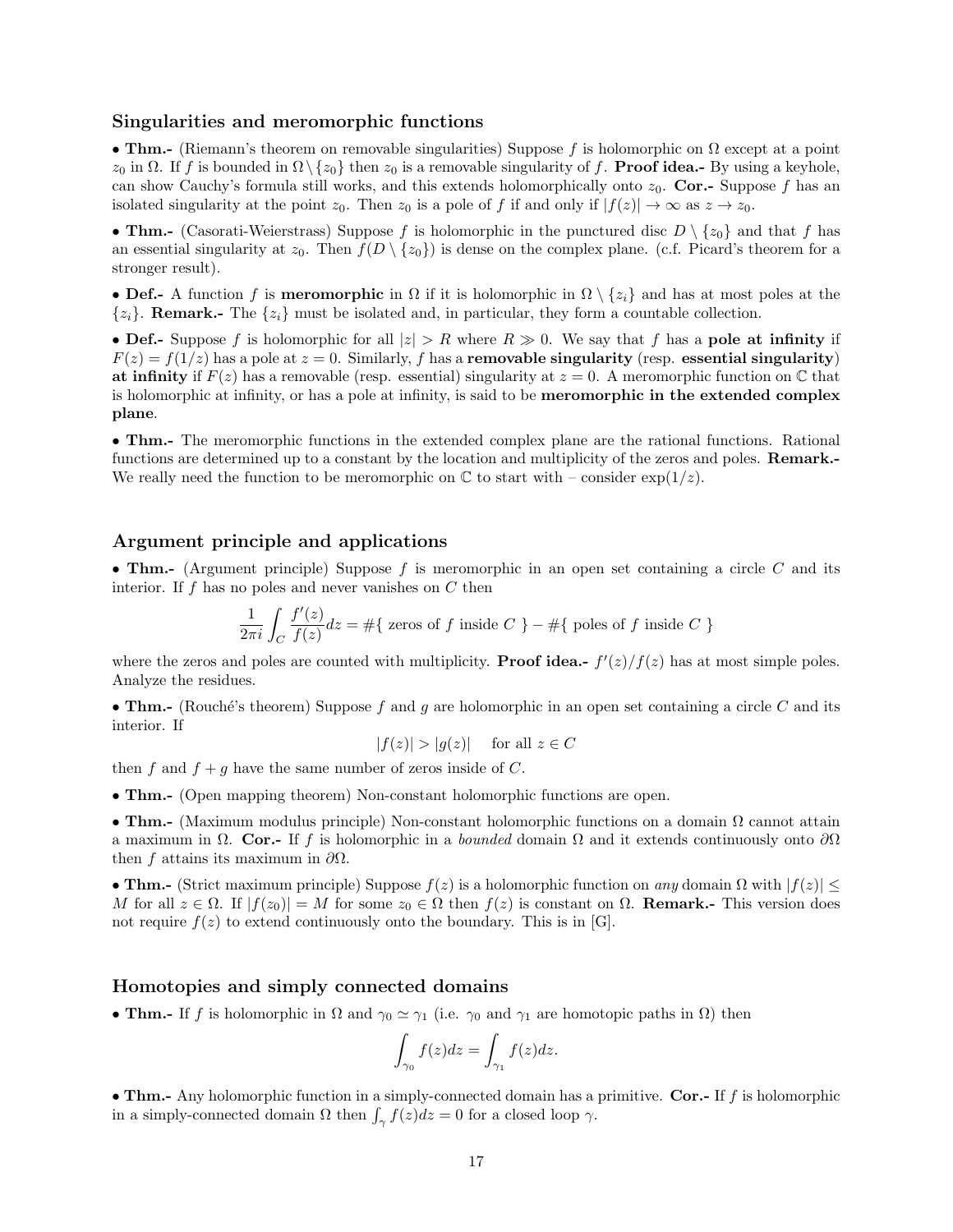#### The complex logarithm

• Remark.- Let  $\Omega$  be a simply connected domain with  $1 \in \Omega$  and  $0 \notin \Omega$ . Then the function  $1/z$  has a primitive  $\log_{\Omega}(z)$  in  $\Omega$  – called a **branch** of the logarithm – satisfying: (i)  $e^{\log_{\Omega}(z)} = z$  for all  $z \in \Omega$ .

(ii)  $F(r) = \log r$  whenever r is a real number near 1.

We can do just fine without  $1 \in \Omega$  as long as we pick our constant carefully.

• Remark.- This allows us to define power functions  $z^{\alpha}$  where  $\alpha \in \mathbb{C}$  for simply connected domains that don't contain 0.

• Thm.- Let  $f(z)$  be a nowhere vanishing function holomorphic in a simply connected domain  $\Omega$ . Then there exists a function  $g(z)$  on  $\Omega$  such that

$$
f(z) = e^{g(z)}.
$$

**Proof idea.**- Take  $g(z) = \int_{\gamma} f'(z)/f(z)dz + c_0$ .

### Hurwitz's Theorem [G]

• Def.- A sequence  ${f_k(z)}$  of holomorphic functions on a domain  $\Omega$  is said to converge normally to  $f(z)$  if  ${f_k(z)}$  converges uniformly on each closed disk contained in  $\Omega$  – or, equivalently, on every compact set contained in  $\Omega$ . Also equivalently, if around every point in  $\Omega$  there is a neighbourhood on which the convergence is uniform.

• Thm.- (Hurwitz) Suppose  $\{f_k(z)\}\$ is a sequence of analytic functions that converges normally to  $f(z)$  on a domain  $\Omega$ , and that  $f(z)$  has a zero of order n at  $z_0 \in \Omega$ . Then there exists a  $\rho > 0$  such that for  $k \gg 0$ the function  $f_k(z)$  has exactly n zeros inside the disk  $\{|z - z_0| < \rho\}$ , counting multiplicities.

• Def.- A holomorphic function on  $\Omega$  is univalent if it is one-to-one – i.e. if it is conformal onto some other domain.

• Cor.- If a sequence  $\{f_k(z)\}\$  of univalent functions converges normally to  $f(z)$  then  $f(z)$  is either univalent or constant.

## §4: The Schwarz Lemma [G]

### The Schwarz Lemma

• Thm.- (Schwarz Lemma) Let  $f(z)$  be analytic for  $|z| < 1$  and suppose that  $|f(z)| \leq 1$  for all  $|z| < 1$  and  $f(0) = 0$ . Then  $|f(z)| \le |z|$  for  $|z| < 1$ . Furthermore, if equality holds at some point  $z_0 \ne 0$  then  $f(z) = \lambda z$ for some  $|\lambda| = 1$ . **Proof idea.**- Write  $f(z) = zg(z)$  and apply maximum principle to  $g(z)$  for  $|z| < r$  where  $0 < r < 1$ .

• Cor.- If  $f(z)$  is analytic for  $|z - z_0| < r$  and  $|f(z)| \leq M$  for  $|z - z_0| < r$  then  $|f(z)| \leq M/r|z - z_0|$ , where equality holds if and only if  $f(z)$  is a multiple of  $z - z_0$ .

• Cor.- Let  $f(z)$  be analytic for  $|z| < 1$ . If  $|f(z)| \leq 1$  for  $|z| < 1$  and  $f(0) = 0$  then  $|f'(0)| \leq 1$  with equality if and only if  $f(z) = \lambda z$  for some  $|\lambda| = 1$ .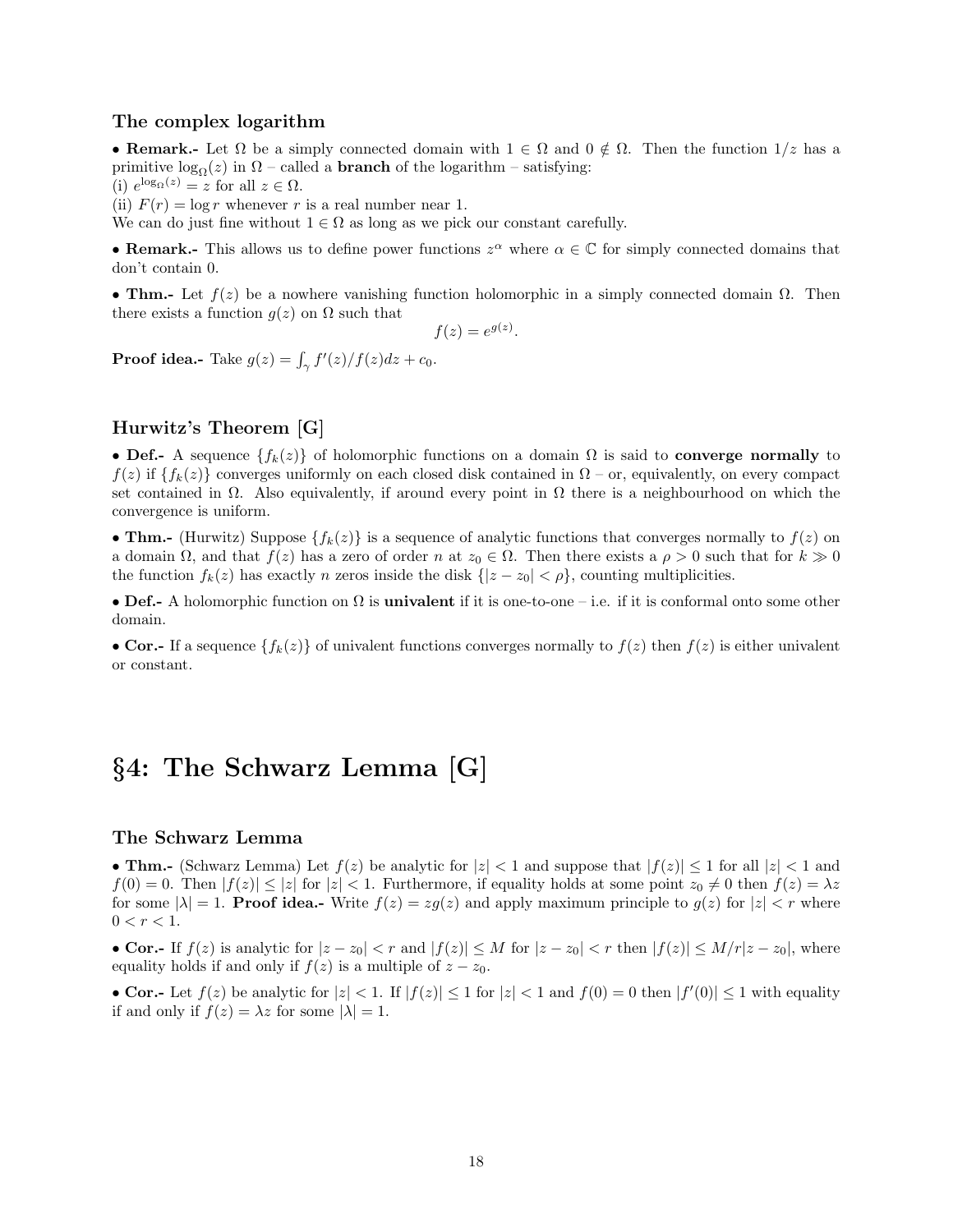#### Conformal Self-Maps of the Unit Disk

- Lemma.- If  $g(z)$  is a conformal self-map of the (open) unit disk  $\mathbb D$  with  $g(0) = 0$  then  $g(z) = e^{i\phi}z$ .
- Thm.- The conformal self-maps of the unit disk  $\mathbb D$  are of the form

$$
f(z) = e^{i\phi} \frac{z - a}{1 - \bar{a}z}
$$

where  $0 \le \phi \le 2\pi$  and  $a \in \mathbb{D}$ . Moreover,  $\phi$  and a give a one-to-one correspondence between conformal self-maps of  $\mathbb{D}$  and  $\mathbb{D} \times \partial \mathbb{D}$  – where  $a = f^{-1}(0), \phi = \arg f'(0)$ .

• Thm.- (Pick's lemma) If  $f(z)$  is analytic and  $|f(z)| < 1$  for  $|z| < 1$  then

$$
|f'(z)| \le \frac{1 - |f(z)|^2}{1 - |z|^2} \quad |z| < 1.
$$

Proof idea.- Use a conformal self-map so that, after composition, we map 0 to 0 and then use Schwarz's Lemma.

• Def.- A finite Blaschke product is a rational function of the form

$$
B(z) = e^{i\phi} \left( \frac{z - a_1}{1 - \bar{a_1} z} \right) \cdots \left( \frac{z - a_n}{1 - \bar{a_n} z} \right)
$$

where the  $a_i \in \mathbb{D}$  and  $0 \leq \phi \leq 2\pi$ .

• Thm.- If  $f(z)$  is continuous for  $|z| \leq 1$  and analytic for  $|z| < 1$  and  $|f(z)| = 1$  for  $|z| = 1$  then  $f(z)$  is a finite Blaschke product. **Proof idea.-** Consider  $B(z)$ , the finite Blaschke product that has the same zeros – with same multiplicities – as  $f(z)$ . Then  $B(z)/f(z)$  and  $f(z)/B(z)$  extend holomorphically  $\mathbb{D} \to \mathbb{D}$  with modulus 1 on the boundary.

## §5: Conformal Mappings [G]

• Remark.- The Möbius transformation  $z \mapsto (z - i)/(z + i)$  maps the upper half-plane H conformally onto the unit disk D.

• A sector can be mapped onto  $\mathbb H$  by the help of a power function, and from there to the unit disk if necessary.

• A strip can be rotated to be a horizontal strip. Then  $e^z$  maps horizontal strips to sectors.

• A lunar domain is a domain whose boundary consists of two circles (or line) segments. If  $z_0$ ,  $z_1$  are the points of intersection, map  $z_0$  to 0 and  $z_1$  to  $\infty$  using a Möbius transformation. We then get a sector.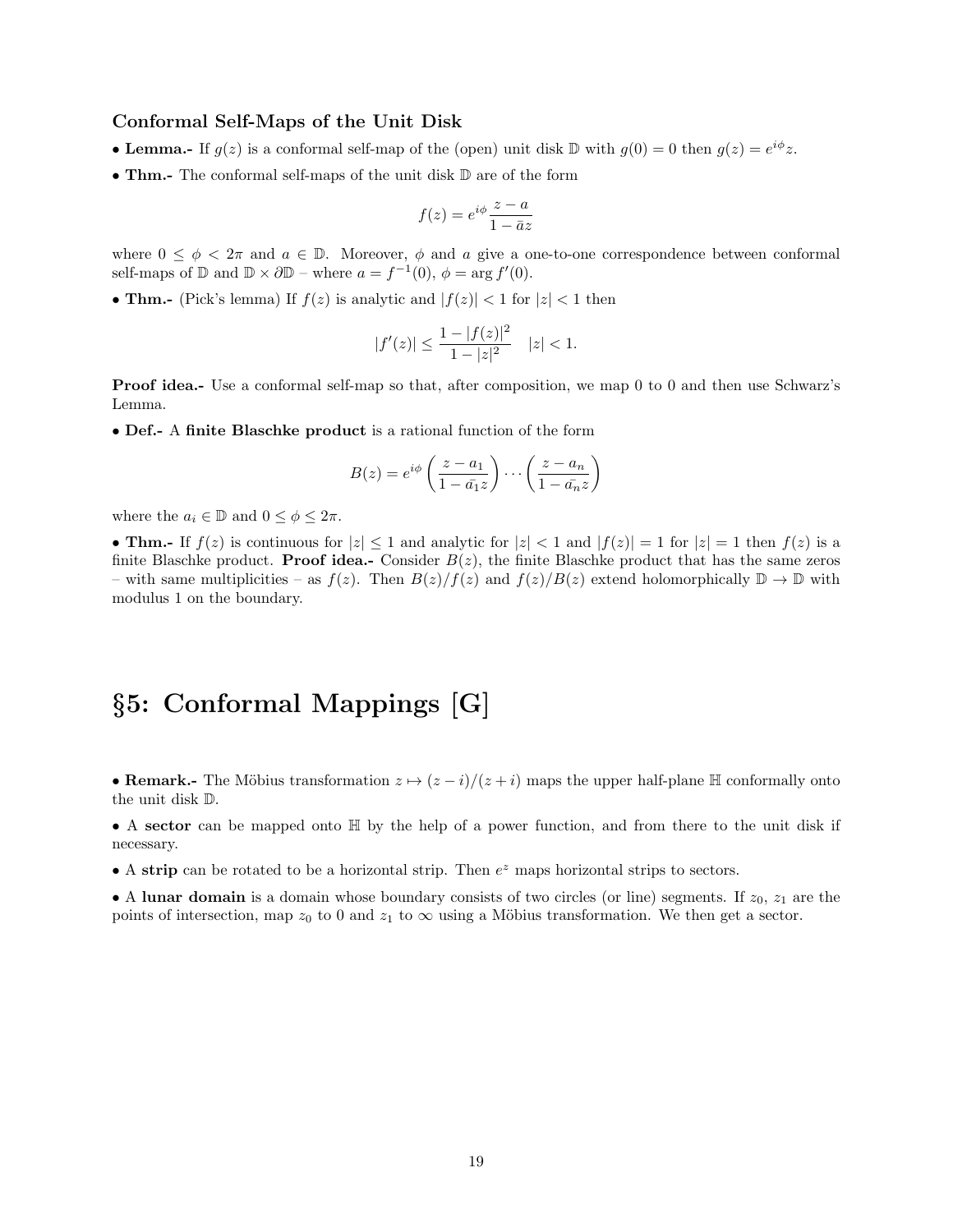## §6: Compact families of meromorphic functions [G]

### Arzelà-Ascoli Theorem

• Def.- Let  $E \subseteq \mathbb{C}$  be a subset and  $\mathcal F$  be a family of functions on E. We say  $\mathcal F$  is equicontinuous at  $z_0 \in E$ if for all  $\epsilon > 0$  there exists some  $\delta > 0$  such that whenever  $|z - z_0| < \delta$  then for all  $f \in \mathcal{F} |f(z) - f(z_0)| < \epsilon$ . We say F is uniformly bounded on E if there is some  $M > 0$  such that  $|f(z)| \leq M$  for all  $z \in E$  and  $f \in \mathcal{F}$ .

• Thm.- (Arzelà-Ascoli - C-version) Let  $\Omega \subset \mathbb{C}$  be a domain and F be a family of *continuous* functions on  $\Omega$  that is uniformly bounded on compacts. Then the following are equivalent:

(i)  $\mathcal F$  is equicontinuous on  $\Omega$ .

(ii)  $\mathcal F$  is normally sequentially compact, i.e. every sequence in  $\mathcal F$  has a subsequence that converges normally.

• Thm.- (Arzelà-Ascoli -  $\mathbb{C}$ -version) Let  $\Omega \subseteq \mathbb{C}$  be a domain and F be a family of *continuous* functions from  $D$  to  $\ddot{\mathbb{C}}$ . Then the following are equivalent:

(i)  $\mathcal F$  is equicontinuous on  $\Omega$ .

(ii)  $F$  is normally sequentially compact.

• Remark.- In the last theorem we use the spherical metric on  $\ddot{\mathbb{C}}$ . Observe that no boundedness assumptions are needed on the Cˆ-version – I suspect because there is a general version where we only need the target to be compact.

#### Compactness of families of functions

• Lemma.- If F is a family of analytic functions on a domain  $\Omega$  such that  $\mathcal{F}'$ , the family of derivatives of functions in  $\mathcal F$ , is uniformly bounded then  $\mathcal F$  is equicontinuous at every point in E.

• Thm.- (Montel – weak version) Suppose F is a family of analytic functions on a domain  $\Omega$  that is uniformly bounded on compacts. Then every sequence in  $\mathcal F$  has a normally convergent subsequence. **Proof** idea.- Using Cauchy estimates we show  $\mathcal{F}'$  is uniformly bounded on compacts, thus  $\mathcal F$  is equicontinuous. Then use Arzelà-Ascoli to obtain a subsequence that converges – but this sequence may depend on the compact, so we need to use a diagonalization argument.

• Sample application: Fix a domain  $\Omega$  and a point  $z_0 \in \Omega$ . We consider the family F of analytic functions f on  $\Omega$  with  $|f(z)| \leq 1$  for all  $z \in \Omega$ . Then the supremum sup $\{|f'(z_0)| : f \in \mathcal{F}\}\$ is attained. (c.f. Ahlfors function).

### Marty's Theorem

• We extend the notion of normal convergence to meromorphic functions by using the spherical metric on  $\mathbb{C}.$ 

• Thm.- If a sequence  $\{f_n(z)\}\$  of meromorphic functions converges normally to  $f(z)$  on a domain  $\Omega$  then  $f(z)$  is either meromorphic or  $f(z) \equiv \infty$ . If the initial  $\{f_n(z)\}$  were analytic then either  $f(z)$  is analytic or  $f(z) \equiv \infty$ .

• Def.- A family F of meromorphic functions on  $\Omega$  is said to be a normal family if every sequence in F has a subsequence that converges normally in  $\Omega$ .

• Def.- Given a meromorphic function f, regarded as a map  $\Omega \to \hat{\mathbb{C}}$ , its spherical derivative at the point z is

$$
f^{\#}(z) := \frac{2|f'(z)|}{1+|f(z)|^2}.
$$